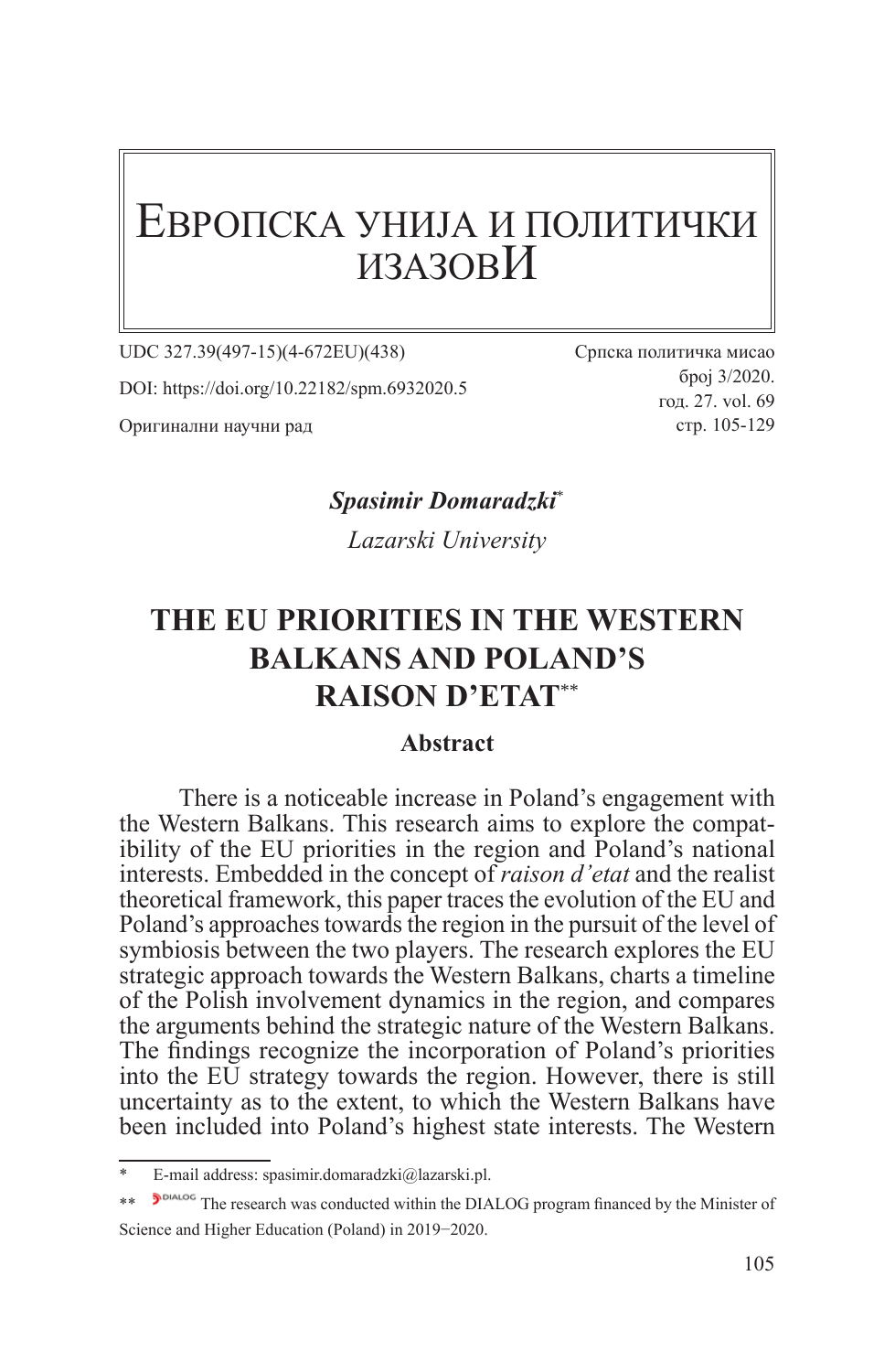Balkans can still become a victim of the internal Polish clashes over the main foreign policy priorities. The continuity of the Law and Justice engagement with the region by a non-Law and Justice government and the preservation of the pace of engagement will determine, whether the Western Balkans indeed become a part of the Polish *raison d'etat*.

**Keywords:** stabilization, democratization, Western Balkans, Poland, Raison D'Etat

#### **INTRODUCTION**

The EU policy towards the countries of the western part of the Balkan peninsula that are still not members of the EU (labeled as Western Balkans) is a subject of extensive research interest and deliberations. The aim of this paper is not to provide a new analysis of the EU relations with the region, called firstly Southeastern Europe and subsequently Western Balkans, but to dwell into the coherence of the EU and the Polish approaches towards the region through the prism of their primary interests (*raison d'etat*).

The Meriam-Webster dictionary defines *raison d'etat* is a "justification for a nation's foreign policy on the basis that the nation's own interests are primary". Rooted in Niccollo Machiavelli's reasoning and extrapolated by Friedrich Meinecke (1965) to our times, it is best translated as the idea of national interest (Sullivan 1973 p. 258). However, this definition omits an important aspect, that plays a crucial role in the Polish context. Namely, the *raison d'etat* is superior in the sense, that it overrides the particular group interests within the democratic state *(*Łastawski 2017). The consolidation of these primary interests and their recognition by vast majority of the population, secures greater effectiveness in their pursuit. The *raison d'etat* can be approached also through the perspective of a question, whether the country's actions lead to further empowerment of the statehood (Rzegocki n.d.). Juliusz Mieroszewski's acknowledges that the proper Polish policy is the one that serves best the Polish interests in a particular situation. (Mieroszewski 1997, p. 244). In this research, the idea of primary state interests *(raison d'etat)* will encompass the demand for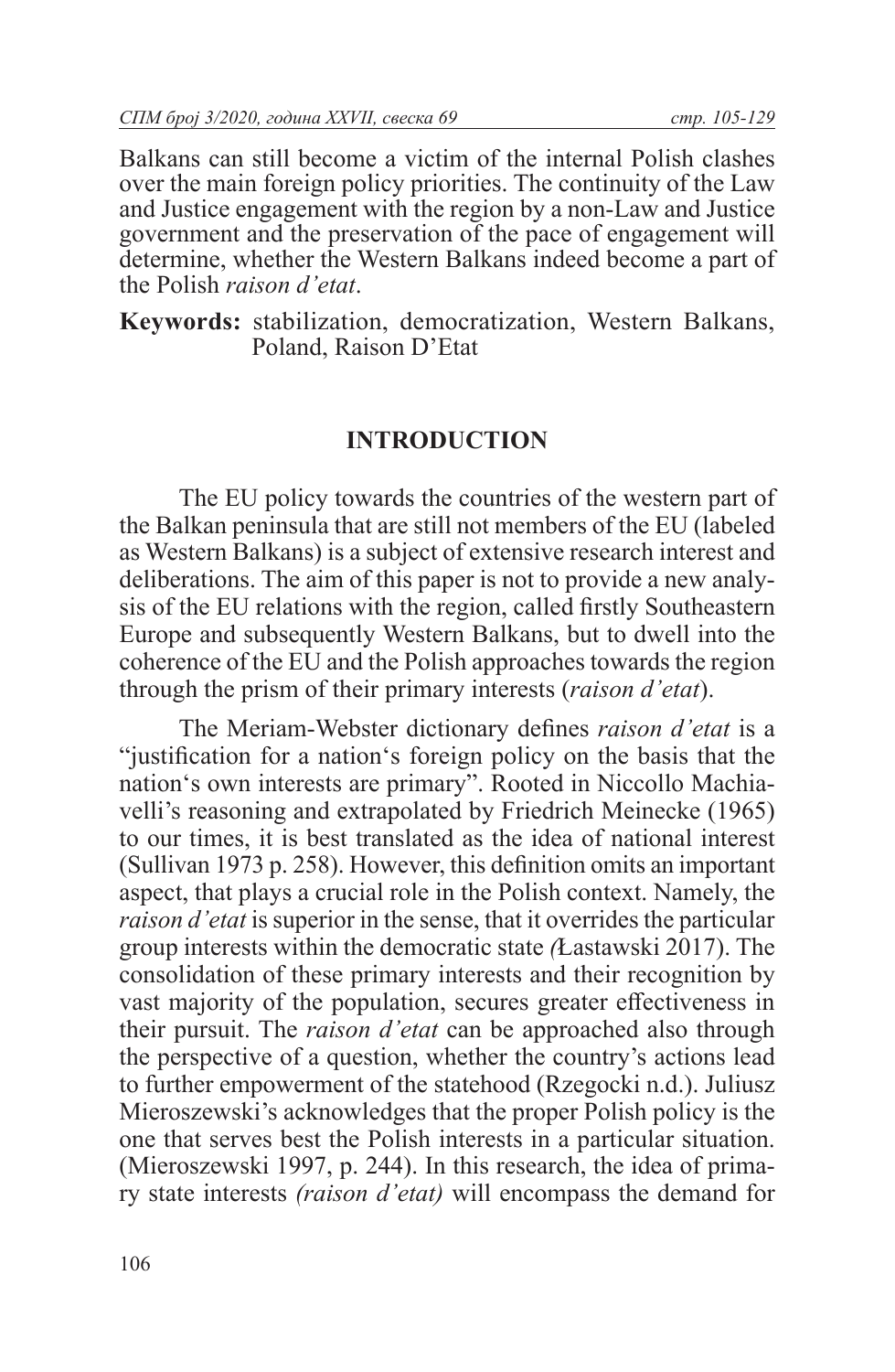popular consent beyond the limits of partisanship and continuity beyond one party's term in office*.*

The prioritization of national interests places this research within the explanatory potential of the widely defined realist theory of international relations. In that sense, the first aim of the paper will be to identify the nature of EU's primary interests in the region in order to subsequently juxtapose them with the role and place of the region in Poland's *raison d'etat*. This comparison will shed light on the Poland's foreign policy dynamics and will give an answer to the question whether Poland has substantially incorporated the Western Balkans into the list of its primary state interests.

Before we continue, another disclaimer on the EU and the concept of *raison d'etat* is necessary. Since the EU is not a state in itself (Catterall 2019), it will not be accurate to use the term *raison d'etat* to define its priorities in the region. Vimont accurately points out that practically, the conceptualization of EU interests, is often done for academic use, since the member states and the EU institutions "have hardly felt concerned by such agendas, since the feeling of common European interest is still weakly shared, if not contested, by those who primarily look to their own interests." (2016) Still a sense of European interests can be identified as a derivative of the member states approval and support for a particular position conducted by the European institutions towards the region. There is no space for a deeper reflection on the nature of the particular countries' interests in the EU stance towards the Western Balkans, but it is suffice to say, that the EU approach is grounded in the sum of the member states' positions that lead to a joint approach towards the Western Balkans states, steered by the European Commission (EC).

There is a noticeable activization of the Poland's foreign policy towards the Western Balkans. Over the last four years the Western Balkans emerged as one of the important foreign policy priorities to the extent that journalists dared to claim that Poland will be the ambassador of the West in the Balkans (Petrović 2019) and pro-governmental think tanks claim that Poland is building a strategic partnership with the region (Wojtyczka 2019). The aim of this paper is to trace the evolution of Poland's reorientation towards the region, to explore the reasons for this "sudden" prior-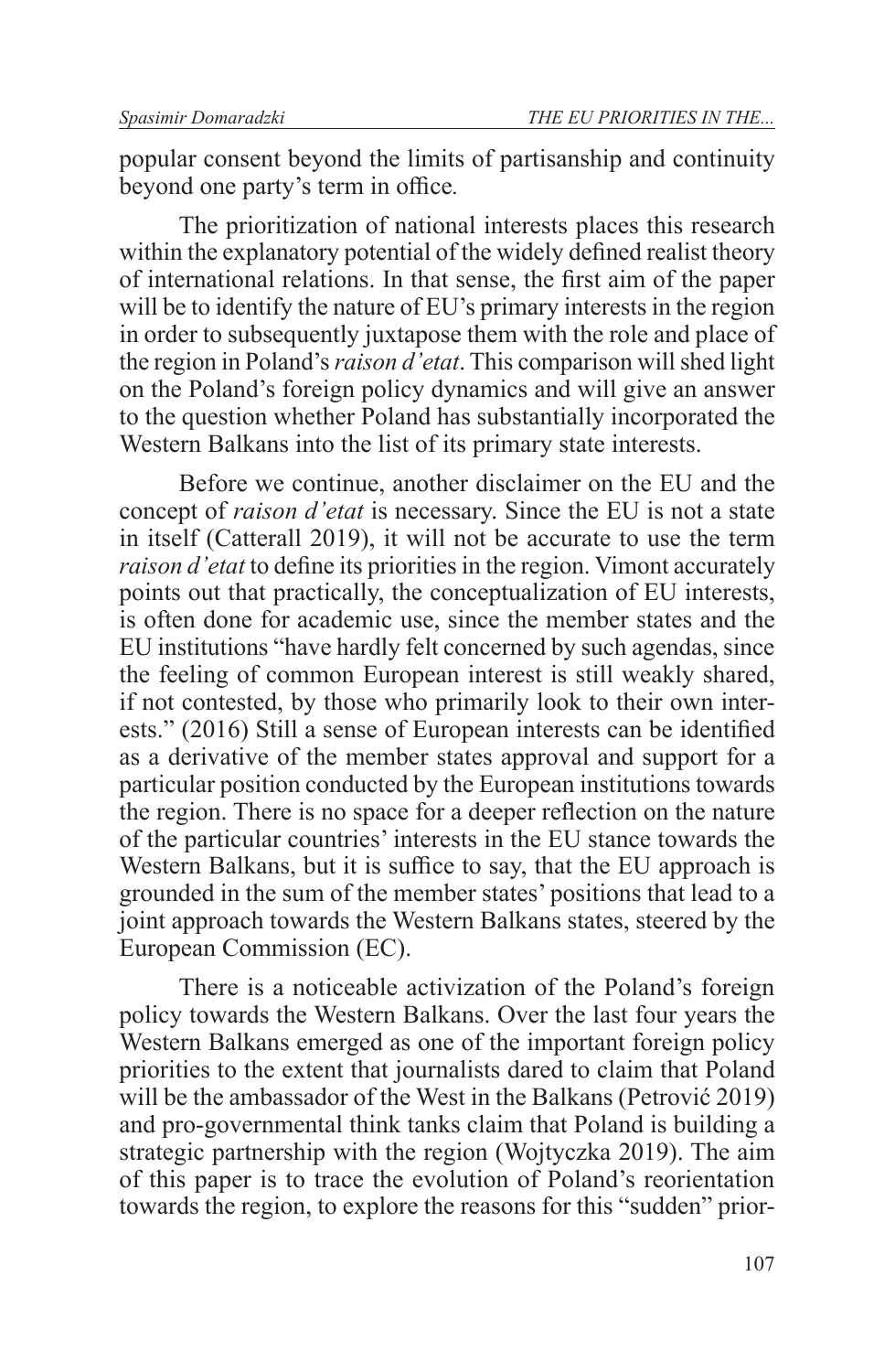itization of the region and conclude whether the nature of Poland's involvement indeed caries the specifics of a "strategic" partnership or *raison d'etat*.

The first part will elaborate on the EU's approach towards the region with the aim to discover the dominant priorities within the EU stabilization/democratization dichotomy. The second part will focus on the nature of Poland's involvement in the region in order to identify the ground for the recently growing enthusiasm. Ultimately, it will try to answer the raised question. This research is based on a qualitative analysis of available EU and Polish primary sources and accessible secondary literature, and unfortunately, limited by the Covid-19 lockdown.

### **EU'S PRIORITIES IN THE WESTERN BALKANS – STABILIZATION AND/OR DEMOCRATIZATION?**

The disintegration of Yugoslavia was the antithesis of the post-Cold war enthusiasm for Europe's unification. The western political and economic model that prevailed after the Cold War, become the beacon towards which the former communist satellite states started heading. This almost idyllic unison was disrupted by the dissolution of Yugoslavia. However, in the context of the grand political challenges of the collapsing Soviet Union with its nuclear arsenal, the Yugoslav troubles were considered as a secondary concern in the peripheries of the great power politics. The resolution of the Balkan's destabilization was vested in the hands of the United Nations and the European Communities that were just to undergo deep metamorphosis with the Maastricht Treaty. The EC/EU involvement in the conflict resolution efforts, defined by Branislav Radeljić as "highly immature" (2016, p. 2), revealed the limits of its abilities to shape its immediate neighborhood, since it was not until the United States stepped in that the power status quo has shifted to an extent that paved the way to Dayton (Daalder 1998).

At the time, when the integration process was moving to a new level of integration under the Maastricht Treaty, the Yugoslav wars become yet another dimension that confirmed the need for EU's emancipation. Since then, the region has turned to an indi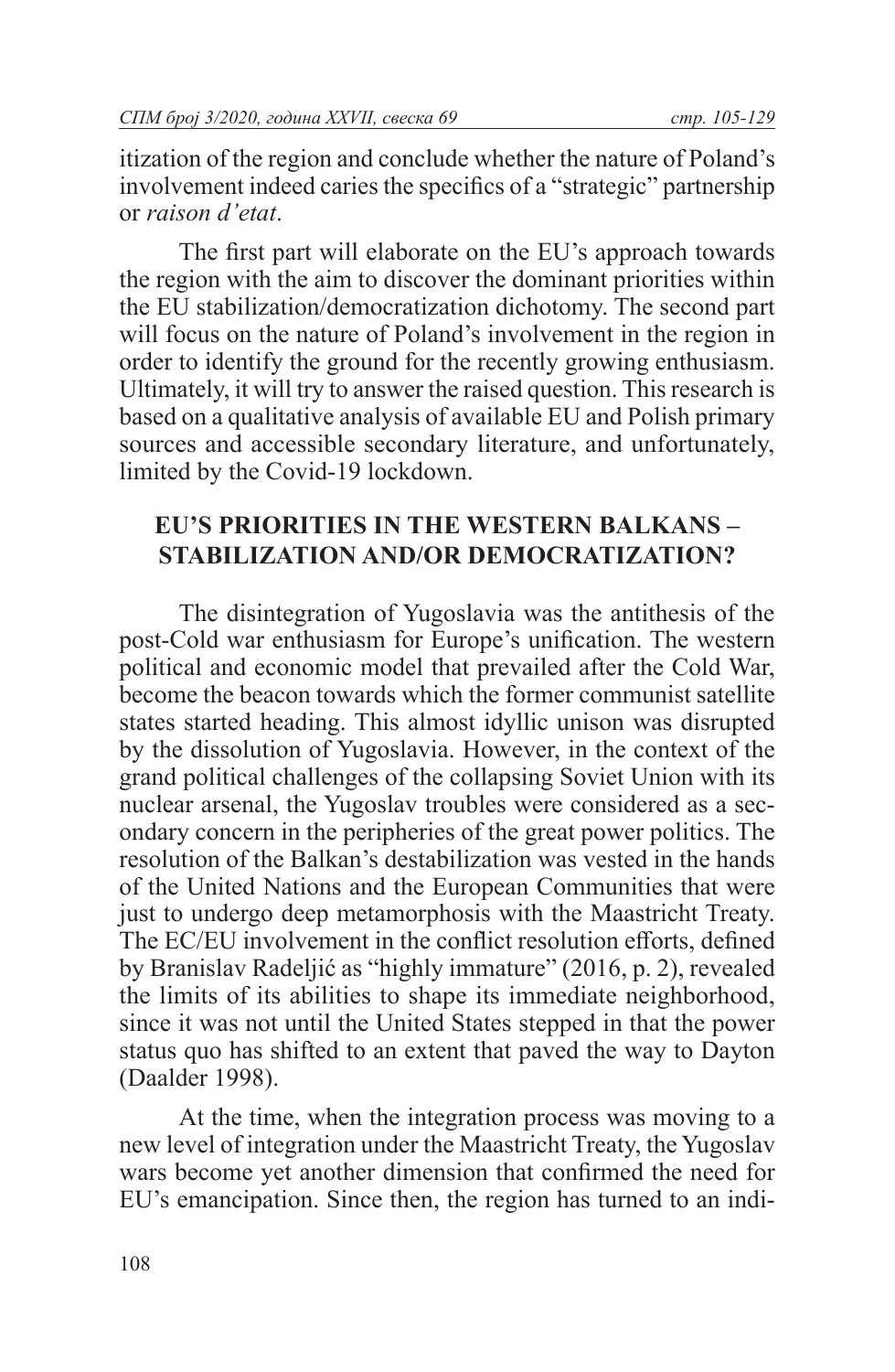cator of the EU's ability to project power abroad. The logic of the regional approach applied since 1996, was visible already in the EU's peace proposals during the war in Bosnia. The Owen-Cutilleiro, Vance-Owen and Owen-Stoltenberg plans were all aiming to keep the mixed character of the population, despite the clear aim of the belligerents to ethnically purge the territory. This EU stubbornness is visible until today within the enlargement policy or the endless efforts for the return of refugees.

The regional approach is also an emanation of the EU's unity itself. The dominant logic, promptly acknowledged by the Visegrad group countries already in 1991, was that countries pursuing membership had to prove their ability to cooperate with their neighbors. Thus, the regional approach and the concept of conditionality were practically framed in the context of integration but were extended and applied to a region that was going through the opposite process of disintegration. Hence, the disintegration experience of former Yugoslavia determined its distinction into a separate region labeled firstly South Eastern Europe (SEE) and subsequently - Western Balkans.

As early as in 1996 the EU formally applied its regional approach towards SEE, where its first and foremost priority was the stabilization of the region. As Grizo and Ananiev stress, "Its main original element was its objective of stabilization, to be achieved through emphasized regional cooperation." (2014) The paradox of this regional approach, just as in the case of Bosnia, was that it was contradictory to the interests of the dominant political forces on the ground. While the region was falling apart, the EU was encouraging its unification. The aim of this approach, was to "reconcile and rehabilitate relations between countries by introducing European values and standards, such as democracy and rule of law, in order to foster their transition to a peaceful, stable and prosperous region." (Vajzović 2014, Žarin 2007, 514). Thus, the main priority of the EU approach towards the region is stabilization through the application of the basic political principles that served well the integration process since the end of the World War II.

Importantly, Grizo and Ananiev acknowledge that despite the numerous changes in the EU policy towards the region after 1999 "a surprising number of its components remained as blueprints"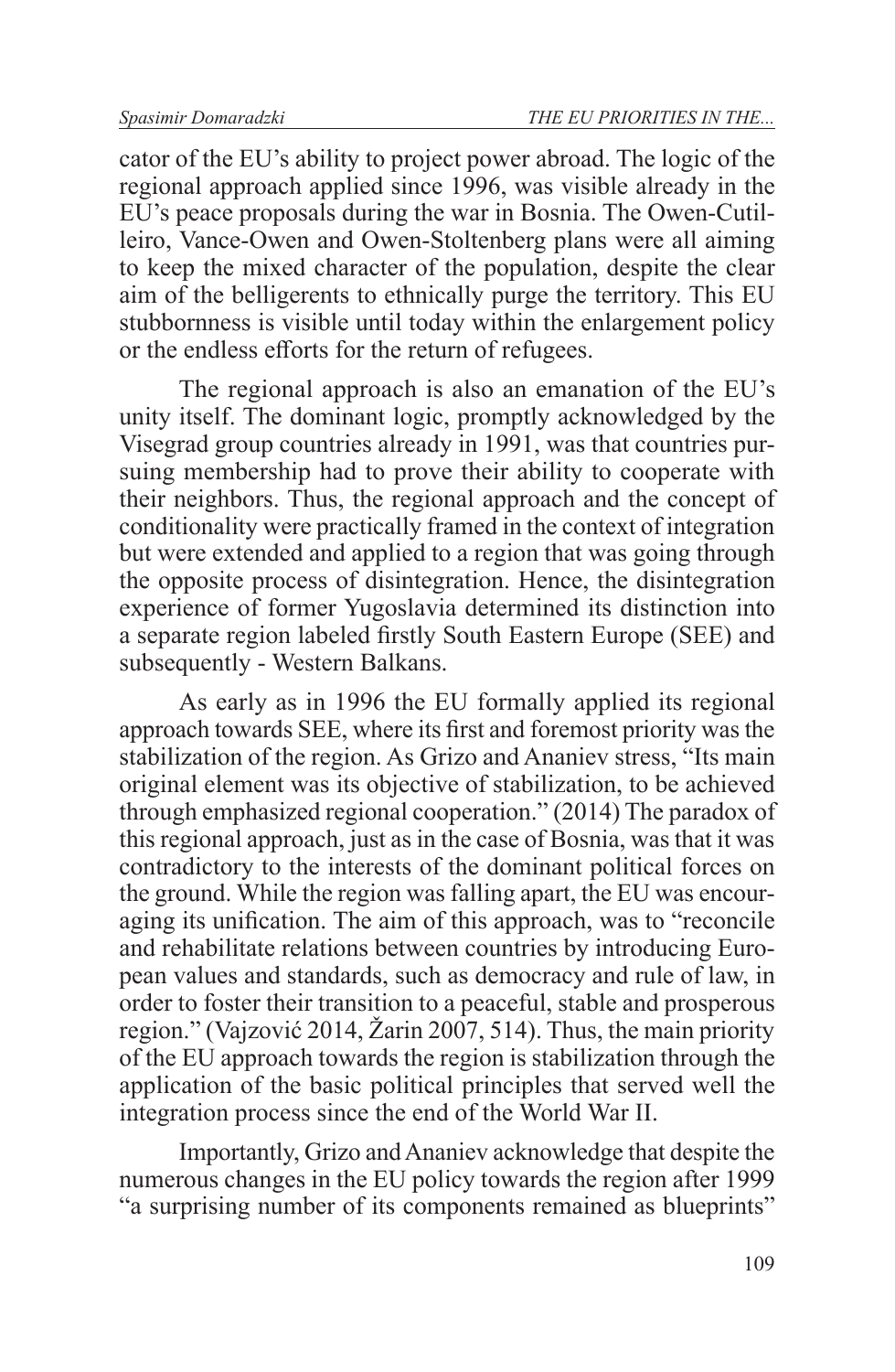(2014). It relies on regional cooperation and bilateral relations with the EU, the promotion of political stability and economic development, the EU perspective and conditionality, and finally the "regatta principle" on the road to the EU (European Commission, 1997, 1998).

This is not to say that democratization does not matter. The EU documents monitoring the situation in the region acknowledge every single example of well-organized elections, steps towards expected reforms and emphasis on positive developments. Furthermore, with every next step of the EU relations with the region, the questions of democratic standards, rule of law, human rights and minority were taking more central place. The Stabilization and Association Process (SAP) brought "higher incentives than before to the countries concerned. These stronger incentives would, of course, require compliance with more demanding conditions, both political and economic as well as increased emphasis on the need for regional cooperation" (European Commission 1999). As Vishinova aptly grasps it "… this tailor-made strategy for the Western Balkans clearly states, the goal was at first to stabilize and then to associate the countries on the EU membership track, a two-step policy which did not occur in the previous waves of enlargement." (2018) As Elbasani points out its purpose was not just association, but first and foremost stabilization." (2008, p. 299) The novelty of the stabilization part were, the so-called "Copenhagen plus" criteria (Kmezić 2017 p. 49) encouraging resolution of the post-war legacy and alignment with the Central European candidates.

The essence of SAP's higher incentives was the EU's commitment to eventual membership that since then was consistently reconfirmed in every next summit and official EU document. The complex nature of the rapprochement with the region had its practical dimensions including the internal affairs, as a consequence of the evolving integration process after the Amsterdam treaty. The increased assistance for democratization, civil society, education and institution-building, regional cooperation and the enhancement of the political dialogue framed the new bonds between the EU and the region.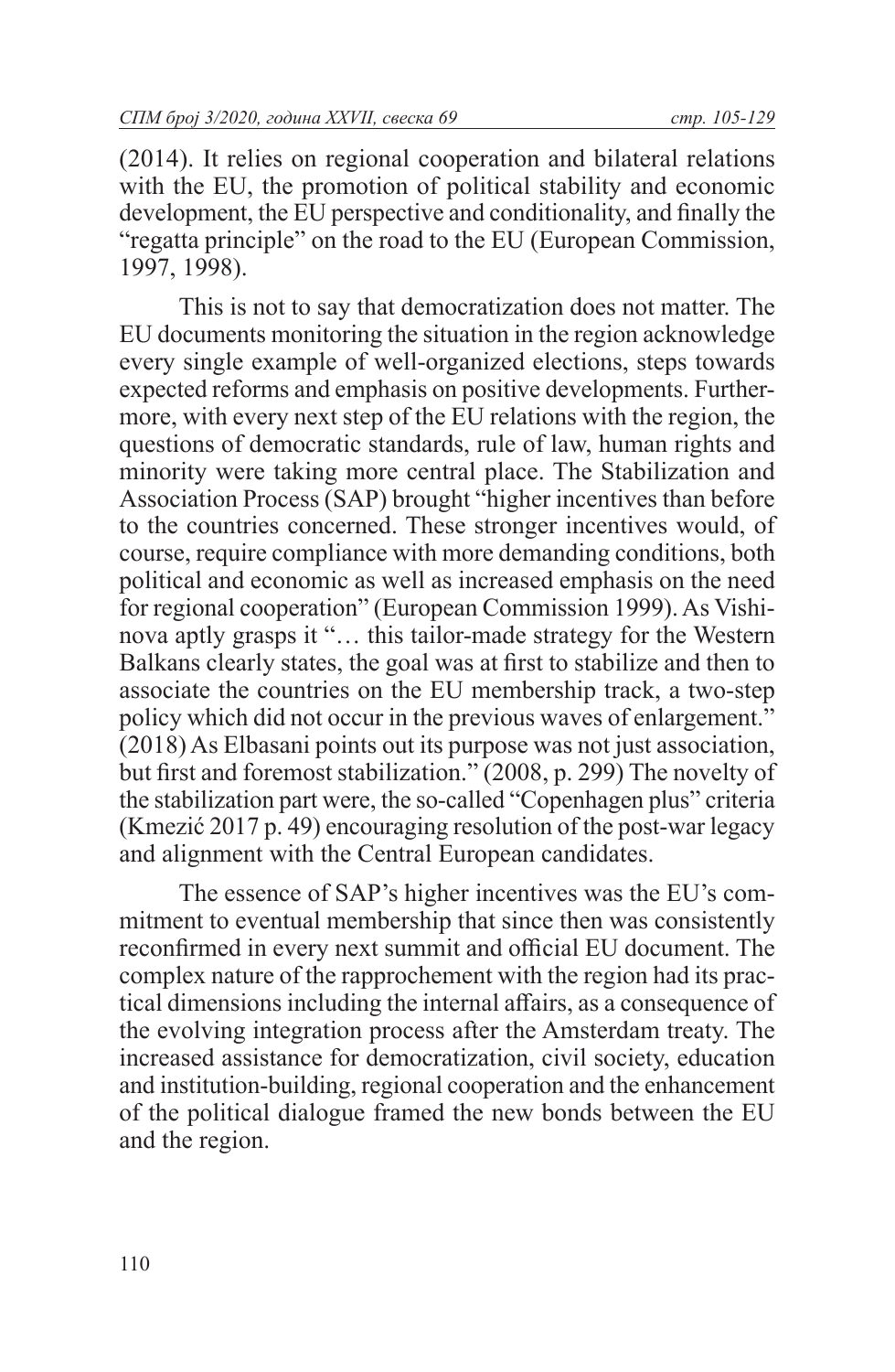### **THE EU'S EVOLVING PRIORITIES AND THE ROAD TO STABILITOCRACY**

What has changed profoundly since the adoption of the SAP was the environment in which the EU relations with the Western Balkans develop. Since 2003 the integration process has entered a path of growing difficulties caused by internal and external factors. The 2004, and particularly 2007 EU enlargements had a profound impact on the relations with the region. While the awareness of the 2004 enlargement was still in process of uneasy digestion by the member states, the 2007 membership of Bulgaria and Romania revealed the EU's readiness to make concessions with its own values. The 2007 experience left the EU with an enlargement hangover. The establishment of the post-enlargement Cooperation and Verification Mechanism (CVM) for the two countries was an attempt to suppress the "post-enlargement hooliganism" (Ganev 2013) and to provide the EU with the ability to bring internal reforms in the new member states. While, this mechanism largely failed (Dimitrov et. al 2014, Toneva-Metodieva 2014, Gateva 2013) the EU faced new crises. The economic one undermined the EU's image as an endlessly positive project. It also exacerbated the consequences of the fifth enlargement with the Eastern Europeans march to the West in search for better life. At this point, the high tide for enlargements was over.

The post-2007 dynamics in the EU-Western Balkans relations substantially slowed down. Othon Anastasakis succinctly grasped the changing nature of the EU priorities in the accession process that has shifted from the "finish" to the "journey" (2008). In practical terms, the EU's enlargement policy towards the Balkans has changed from a map towards the EU to a tool for regional leverage. The enlargement fatigue was soon followed by an "accession" one (O'Brennan 2014). The region's political elites promptly recognized the *modus operandi* of the post-enlargement relations with the EU. The stabilization of the political situation in the region supplanted by pro-European rhetoric was enough to secure a permanent stream of EU funds.

EU's preoccupation with its crippling problems of the Greek debt crisis, the increasing animosity between the "north" and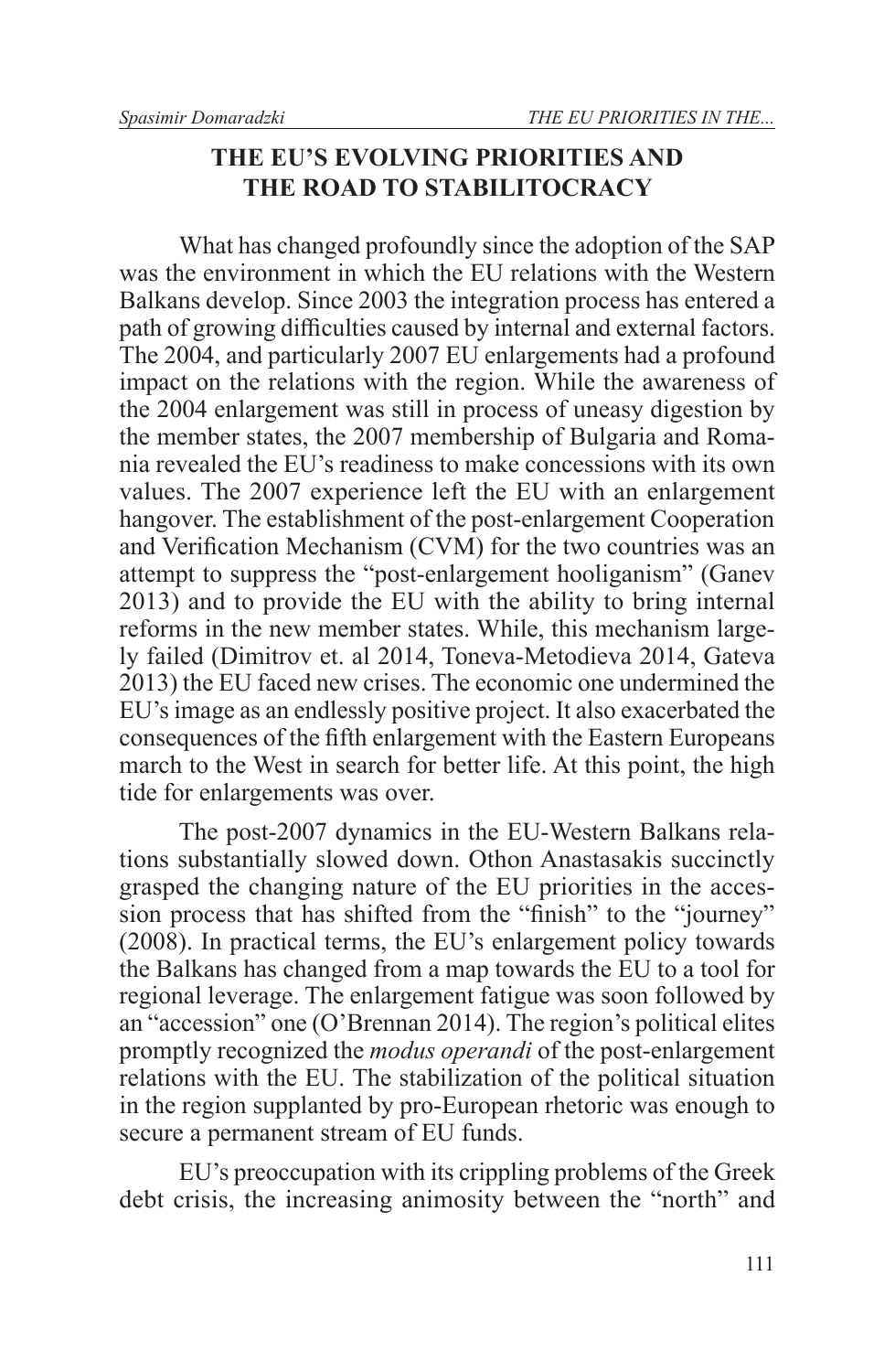"south", the illegal migration, with which Italy was struggling since 2011 and the growing Euroscepticism resulted in the de-prioritization of the Western Balkans. The countries from the region also missed the opportunity to keep the momentum of pro-European enthusiasm. Instead, the political elites used the decreasing EU interest to augment their grasp on power and to instrumentalize the relations with the EU for the sake of cumulating political capital. The bilateral conflicts over history, identity and territory offered fast and easy cumulation of political capital that could not be resisted by the political elites.

Thus, the EU de-prioritization of the region and the demand for stability are aptly encapsulated in the concept of stabilitocracy. Florian Bieber accurately collects its nuances by defining it as "governments that claim to secure stability, pretend to espouse EU integration and rely on informal, clientelist structures, control of the media, and the regular production of crises to undermine democracy and the rule of law." (2018) Interestingly, the concept applies to both, the EU and non-EU countries that suffer a very similar disease.

The fact, that the countries closest to this stabilitocracy in the EU were the two 2007 members, provided the Western Balkans political elites with additional argument about the excessive EU accession demands. Thus, local politicians further strengthened their political grasp of power, as defenders of national interests, this time at the expense of the EU. These trends were even more puzzling, when acknowledging the fact that at the same time the period between 2007 and 2018 practically pushed the region closer to the EU. The SAP process is largely completed, Croatia joined the EU, membership negotiations were started with Serbia and Montenegro, and the migration crisis required more active assistance.

The EU de-prioritization of the Balkans enlargement perspective reached its peak in the eve of the migration crisis. Jean Claude Juncker's political declaration on the freeze of the enlargement perspective during his term, apparently caused by the internal EU problems, was a blow to the whole enlargement policy. The Berlin Process pulled down the Western Balkans from the EU agenda and left it in the hands of the countries with genuine interests in the region (Domaradzki 2019). The consequences of this de-priori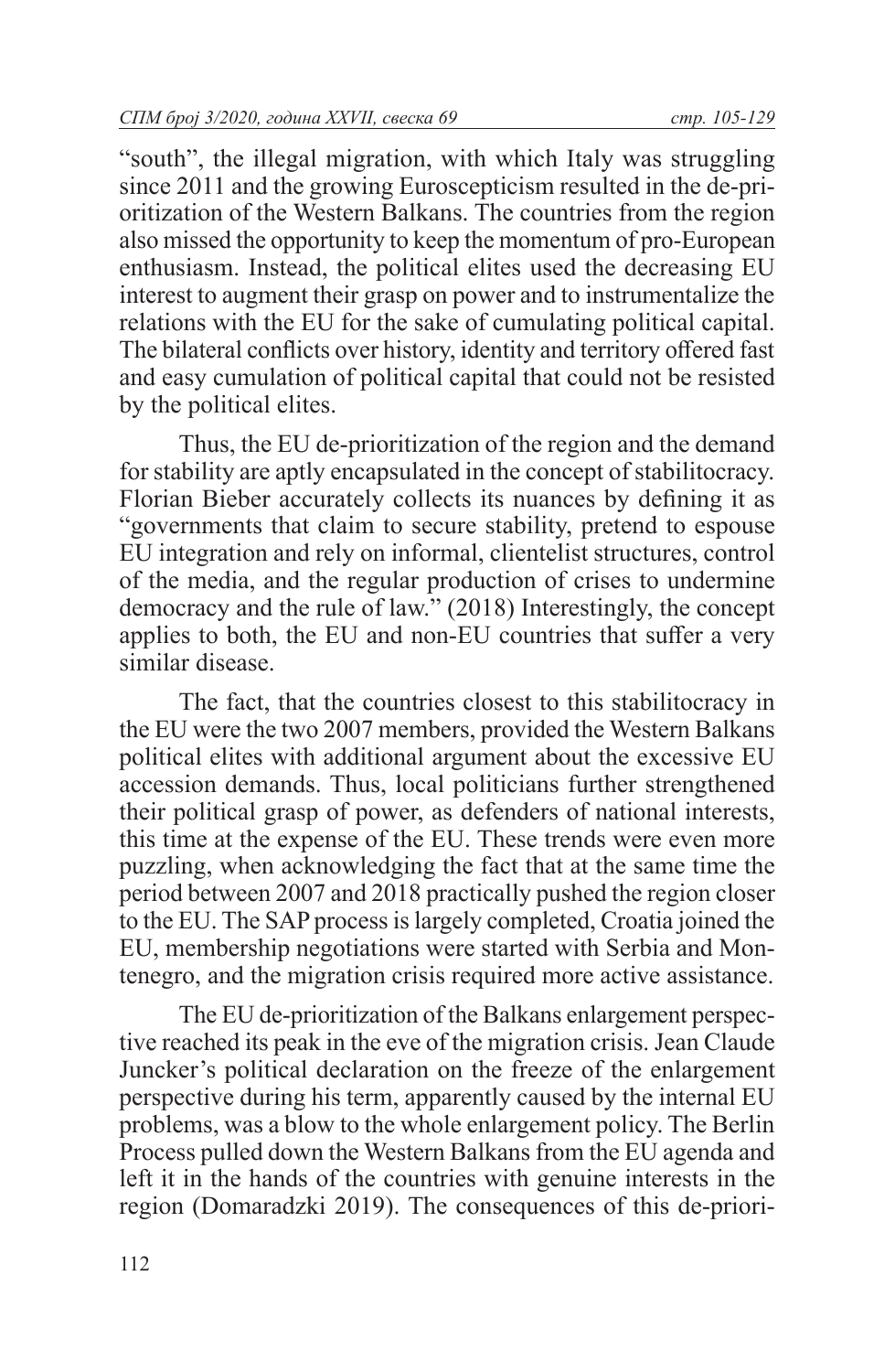tization were significant. The Russian and Chinese assertiveness swiftly turned the Western Balkans into another field of geopolitical clash (Bechev 2017, Szpala 2014). It took the EU three years for Juncker to abandon his Western Balkan's policy and to frame a new Strategy for the region. However, neither the 2018 EU "credible enlargement perspective" nor the 2020 new approach proposed by the European Commission, challenged the strategic nature of the EU-WB relations. Although the new approach aims at resolving many of the practical deficiencies in the relations, the essence of the regional approach, grounded in stabilization driven conditionality remained untouched.

Importantly, in the context of the further deliberations on the Polish perspective on the region, the substantial tactical shift that occurred over the last decade in the EU-WB relations concerns the elevation of the rule of law, as a term encapsulating the Copenhagen political criteria, to the forefront of the mutual interactions. Recapitulating, the EU's primary interests in the Western Balkans are embedded in the demand for stability, security of the EU's closest neighborhood and economic entanglement. The spread of the democratic political practices is the road map towards the achievement of these goals. However, as the practice of the EU-WB relations reveals, this road map is quite often set aside for the sake of stability in the region.

#### **POLAND AND THE BALKANS**

The conceptualization of the Balkans as a region in Poland's strategic interests is not a new phenomenon. Leaving aside the extensive interaction between the Balkans and Poland in the history (Balcer 2019 p. 21−25), the Peninsula, or substantial parts of it, were part and parcel of various conceptualizations of the Polish security during the last century. These conceptualizations differ in form and were embedded in the then political configurations. They were part of the larger concept of Intermarium (Chodakiewicz 2017). Kowal and Orzelska-Stączek identified four different versions of the concept of Intermarium - the interwar period; the World War II; during the 1980ies; and the most recent Three Seas Initiative (TSI) (Kowal, Orzelska-Stączek, 2019, 21−46). The common denominator for these different strategies was their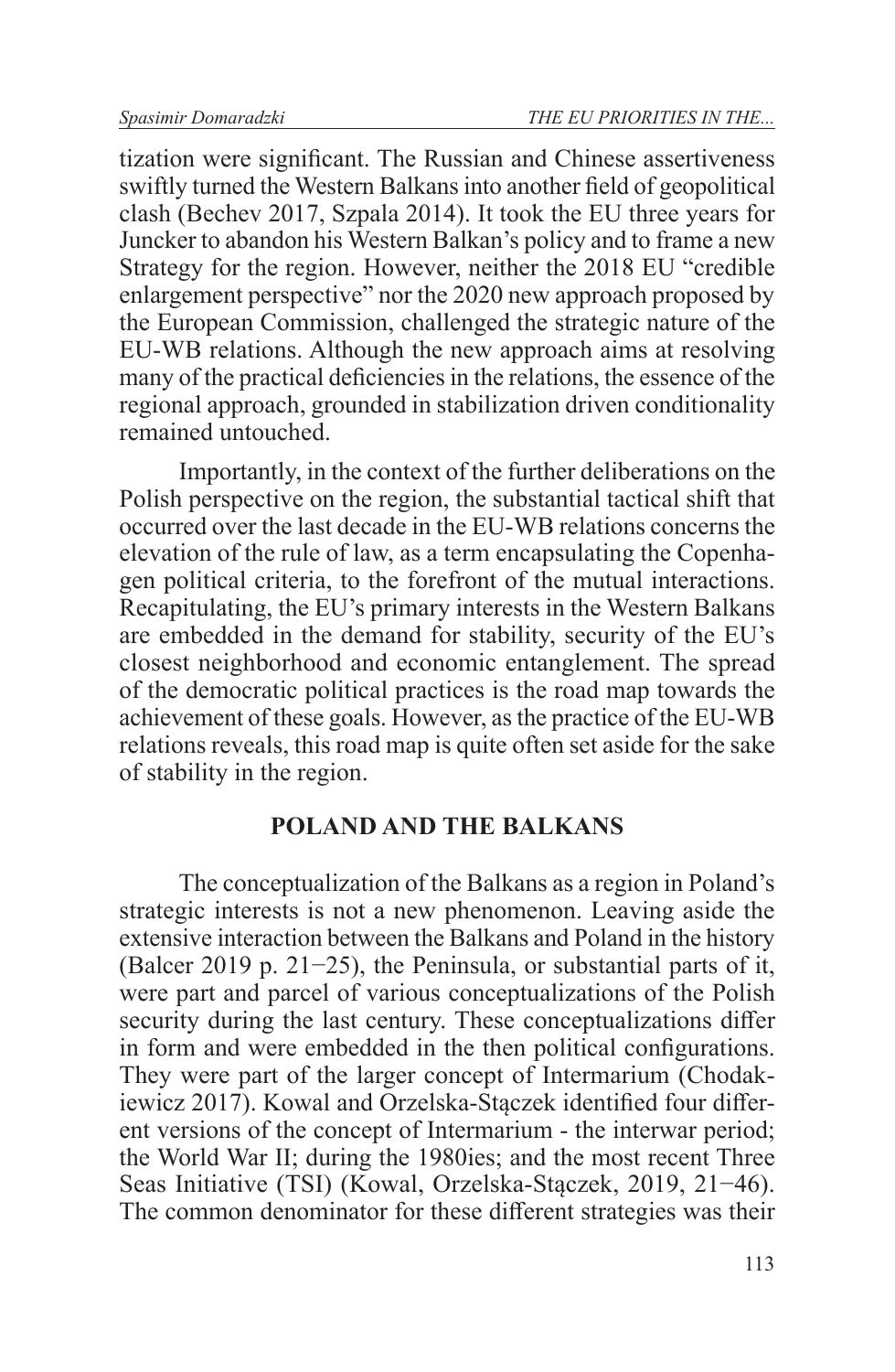positioning in the East-West axis, determined by the perception of Germany and Russia. The Balkans' role, in these concepts, was to increase Poland's power projection, through the establishment of a regional grouping. So far, Poland's intellectual deliberations and political efforts for regional consolidation never materialized and usually collapsed under the weight of regional competition and foreign interests. Contrary to Kowal and Orzelska-Stączek's approach, the current Polish authorities consistently persuade about the lack of any continuity between the XX century Intermarium concepts and the Three Seas Initiative (Dębski 2016).

The collapse of the Soviet Union and the reorientation of foreign policy priorities towards the Euroatlantic integration did not change the axis but shifted the weight towards the West. Already in 1990 Krzysztof Skubiszewski skillfully reoriented Poland's foreign policy westwards (Kuźniar 2010 p. 54, Skubiszewski 1993). Thus, beginning a process of disentanglement of the complex network of the Cold War era dependencies between Poland and the USSR.

The newly emerging post-Soviet independent states not only changed Poland's geopolitical environment, but also created an opportunity for the practical implementation of the Giedroyć-Mieroszewski doctrine. Essentially, the doctrine's main assumption was that the existence of independent and democratic states of Ukraine, Belarus and Lithuania between Poland and the Russian Federation will improve Poland's security environment. The Polish authorities could not remain passive towards the new post-Soviet states also because of the Polish ethnic minority in these countries. Thus, despite the dismantling of the Polish-Soviet dependence, the East remained an area of strategic Polish engagement.

However, the main priority was given to the Western vector aiming at the swift rapprochement with the United States and the Western European countries, under the slogan of "return to the West". Hence, the Western Balkans, or former Yugoslavia, were not a part of the main Polish foreign policy priorities (Podgórzańska 2013, p. 210; Domaradzki and Frączak 2018 p. 29).

After 1989, the Transatlantic area (Skubiszewski 1993), and within it the membership in NATO and the European Union become the two main foreign policy priorities. The former resolving Poland's post-Cold War security concerns and the latter, being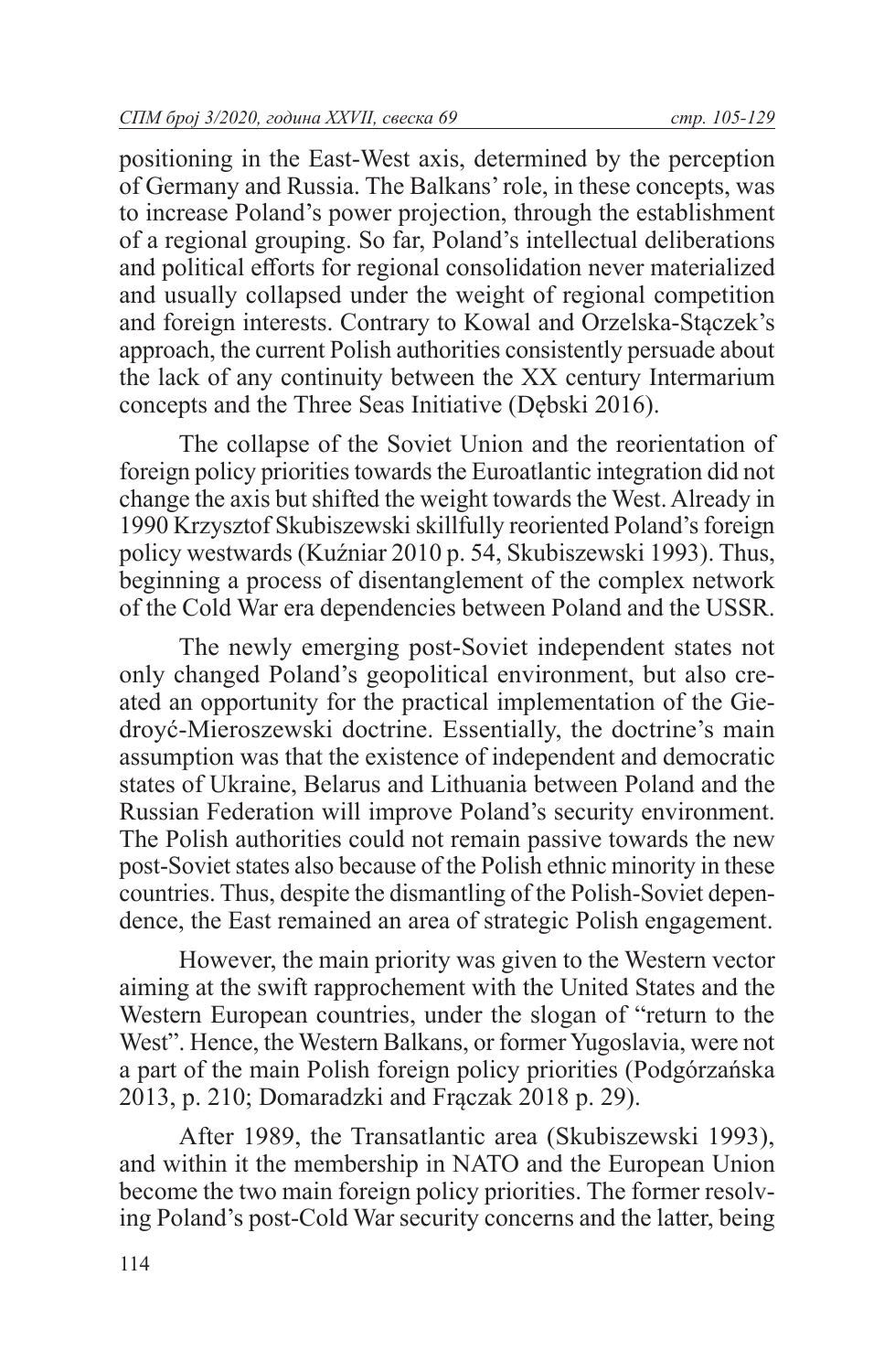considered as the necessary trampoline for the swift catching-up with the West. After the membership in NATO (1999) and the EU (2004) these strategic priorities did not change. The international dimension of Poland's strategic interests is still concentrated on the EU and NATO (Koziej 2015). The nuances of Poland's internal strategic debate concern the prioritization between the US and the EU.

It is within the framework of this Western vector, that Poland became actively involved in the Western Balkans. However, the nature of this involvement was never a part of a sound and coherent strategy towards the region. Instead, it was a by-product of the prioritization of NATO as the post-Cold War's security pillar in Europe. Important episodes like Tadeusz Mazowiecki's nomination as the Special Envoy for Bosnia and Herzegovina in 1992−1995 together with his sound resignation (Kuźniar 2010, p. 196) did not trigger a demand for a more consistent engagement in the Balkans. Poland's active involvement in the NATO led missions in the wartorn Yugoslavia aimed to increase the country's credibility among the Western partners and to pave the way for the membership in the Alliance. Since IFOR, Poland participates in every single NATO and EU mission in the Balkans.

The 1999 membership in NATO did not change Poland's policy towards the region. The significance of the "NATO first" logic was best visible during the NATO airstrikes on Yugoslavia in 1999, when Poland, joining formally the alliance two weeks earlier, uncritically supported the NATO operation "Allied Force", thus jeopardizing its historically friendly relations with Belgrade. In the aftermath of the war, Poland joined KFOR and remains part of it to this day. Importantly, the legacy of the Polish-Serbian positive relations is visible in the Polish attitude towards Kosovo. Although Warsaw recognized Kosovo's independence, it remains the only country in the Balkans where Poland does not have an embassy. As Przemysław Pacuła deliberates, this might be a consequence of the uneasy dilemma for Poland's diplomacy, where on one hand Warsaw wanted to remain within the political mainstream in the EU and to support the right to self-determination and the promotion of democracy, and on the other, it still wanted to keep good relations with Serbia and acknowledged the dubious legal ground and consequences (2012, p. 120). Balcer goes further acknowledging the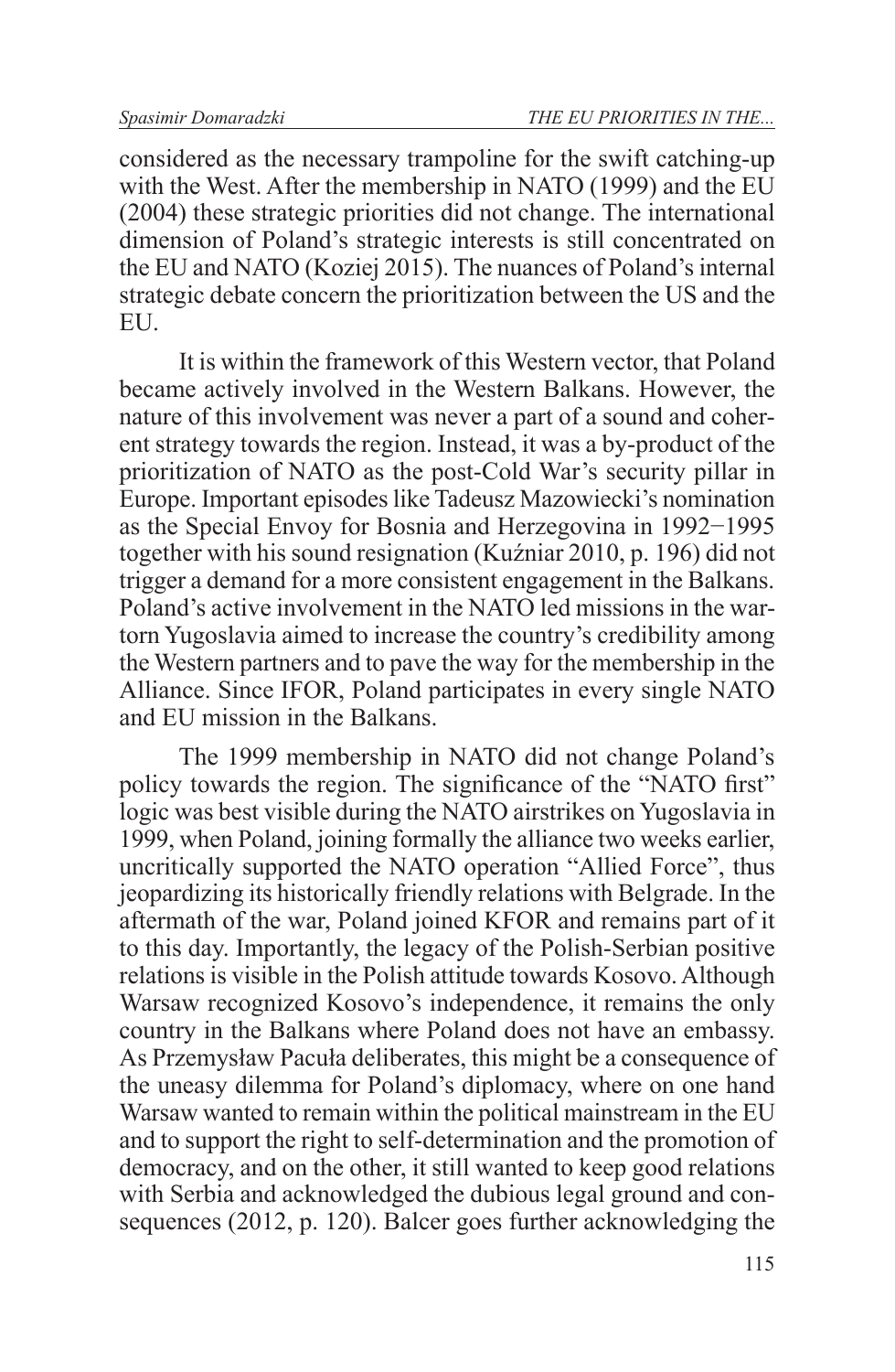Polish political elites concern that the act of independence "could be treated by Russia as a pretext for playing the separatist card against the countries of the former Soviet Union" (2019, p. 28).

Interestingly, the 2004 membership in the European Union brought an important, although not necessarily immediate change, in the Polish attitude towards the countries from the region that remained outside the integration process. Filip Tereszkiewicz highlights that along with the EU membership Poland had to define anew its international role and at the same time to embed it in the already existing EU external practices (2013, p. 215). As a part of the EU, Poland joined the process of setting up the EU's enlargement and neighborhood policies but at first expressed little interest in the Balkans. Podgórzańska aptly defines Poland's foreign policy towards the region as "…declaratory towards the whole region and pragmatic… and even the Croat membership in the EU should not be expected to bring substantial changes." (2013 p. 208) The Polish unconditional support for the EU enlargement and NATO's "open door" policies did not develop beyond the participation in EU and NATO missions. Still embedded in the East – West axis, the Polish strategic deliberations concerned the approach towards the post-Soviet space within the Eastern Partnership and the prioritization between the United States and the EU, leaving the WB to the V4 partners. Despite the numerous voices for deeper involvement in the Western Balkans (Balcer and Gromadzki 2010; Żornaczuk 2012, Domaradzki 2014) for another decade the region was not considered as important for Poland's decisionmakers.

The Polish presidency in the Council during the second half of 2011, when Croatia was finalizing its negotiations with the EU gives a good example. Although, the successful completion of the negotiations was a part of the Polish priorities (Przewodnictwo, 2012, p. 11) the Polish authorities disregarded the symbolical opportunity to use the conclusion of the negotiations. The official signing of the Accession treaty was held in Brussels and the government was not interested in exploring the opportunity for symbolical involvement of Poland, by inviting the ceremony to Warsaw. At the same time, the government was aware of the need for PR activities in EU context and prepared a YouTube movie welcoming the Croats titled "Dobrodośli" (Przewodnictwo, 2012, p. 121−122). The fact, that this important question never received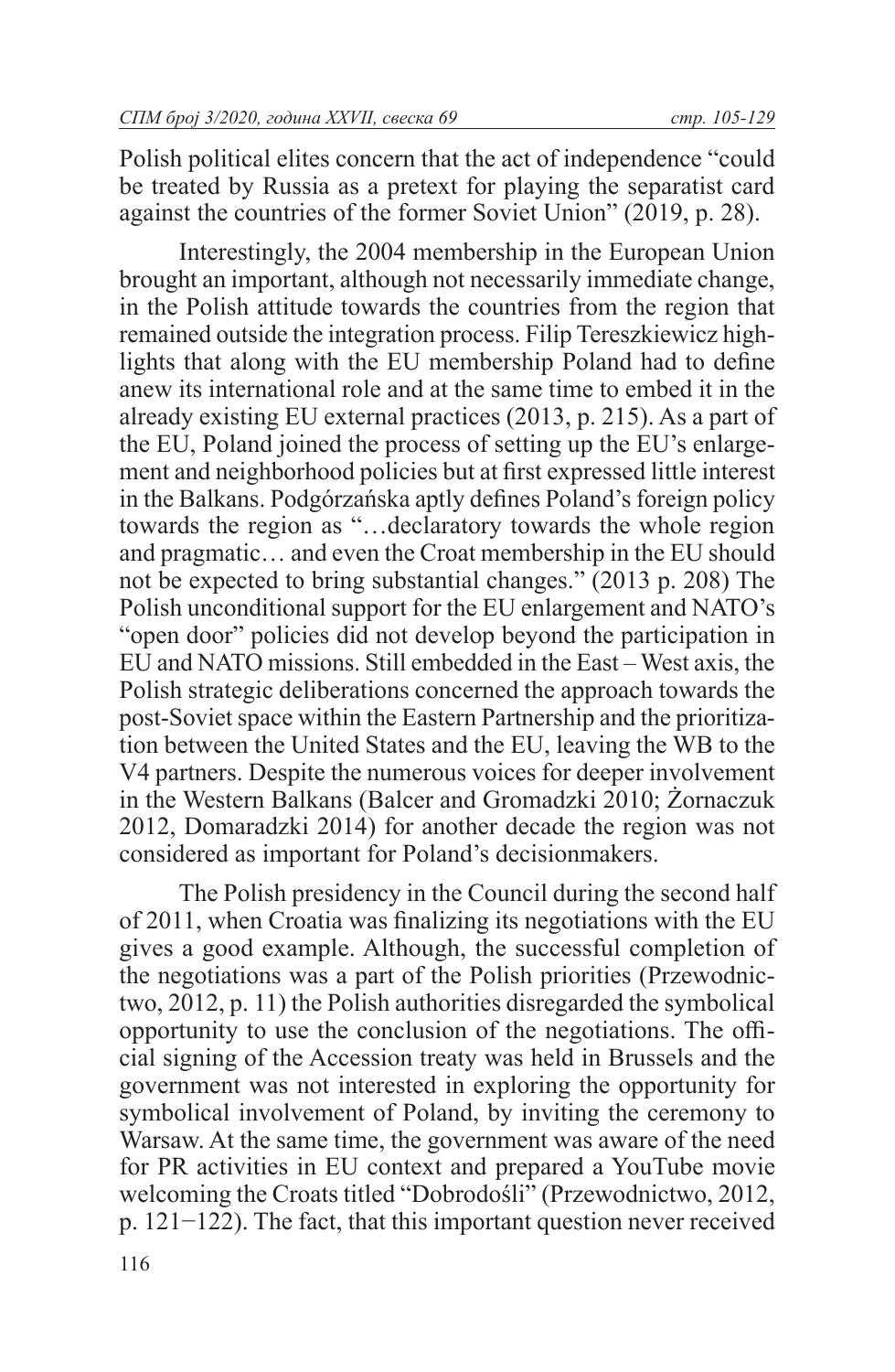public attention epitomizes the secondary role that the Balkans played in Poland's foreign policy debate until 2016.

Another source that sheds light on the Balkan's place in the deliberations over the Polish foreign policy priorities are the government's foreign policy strategies and annual informations to the parliament on Poland's foreign policy. The two strategies published in the second decade of the XX century, in 2012 and 2016 frame Poland's priorities. The 2012 document entitled "Priorytety Polskiej Polityki Zagranicznej 2012−2016" accounts for the Balkans, together with Moldavia and the Southern Caucasus, in the context of prospective EU enlargement and readiness to share experience in political and economic transformation (Priorytety 2012, p. 15). The Balkans are also mentioned in the context of NATO effectiveness (p. 16). However, Poland's southern dimension, focuses primarily on the Visegrad Group (V4) and although it explicitly mentions Romania, Bulgaria and Ukraine, the remaining countries are locked in the wider South-Eastern Europe (p. 20). Importantly, the North-South axis between the Baltic and the Mediterranean seas appears as a source of a new potential for Poland. The strategy acknowledges the need for regional consolidation. Within the recognized demand for the buildup of a joint central European perspective and close cooperation, priority is given to the Visegrad Group (V4), Bulgaria and Romania (p. 20). Hence, it seems that the driving force for this pursuit of regional cooperation was stemming from the need for a stronger voice within the EU. In 2014, the Council of Ministers European Affairs Committee adopted Guidelines for the Polish policy towards the Western Balkans. Unfortunately, during the pandemic, the document is not publicly available, and its content will undoubtedly shed more light on the process of evolving crystallization of the Polish priorities towards the region.

In the meantime, Poland's security environment has changed abruptly. The annexation of Crimea, the war in Donbass, the growing Russian assertiveness in the Balkans and the slipping of the EU enlargement process, were all negative geopolitical developments (Balcer 2015, pp. 44−57). Hence, the Polish authorities had another reason to look at the Western Balkans, since Russia's increased activity is a direct threat to its security (Balcer 2019 p. 26).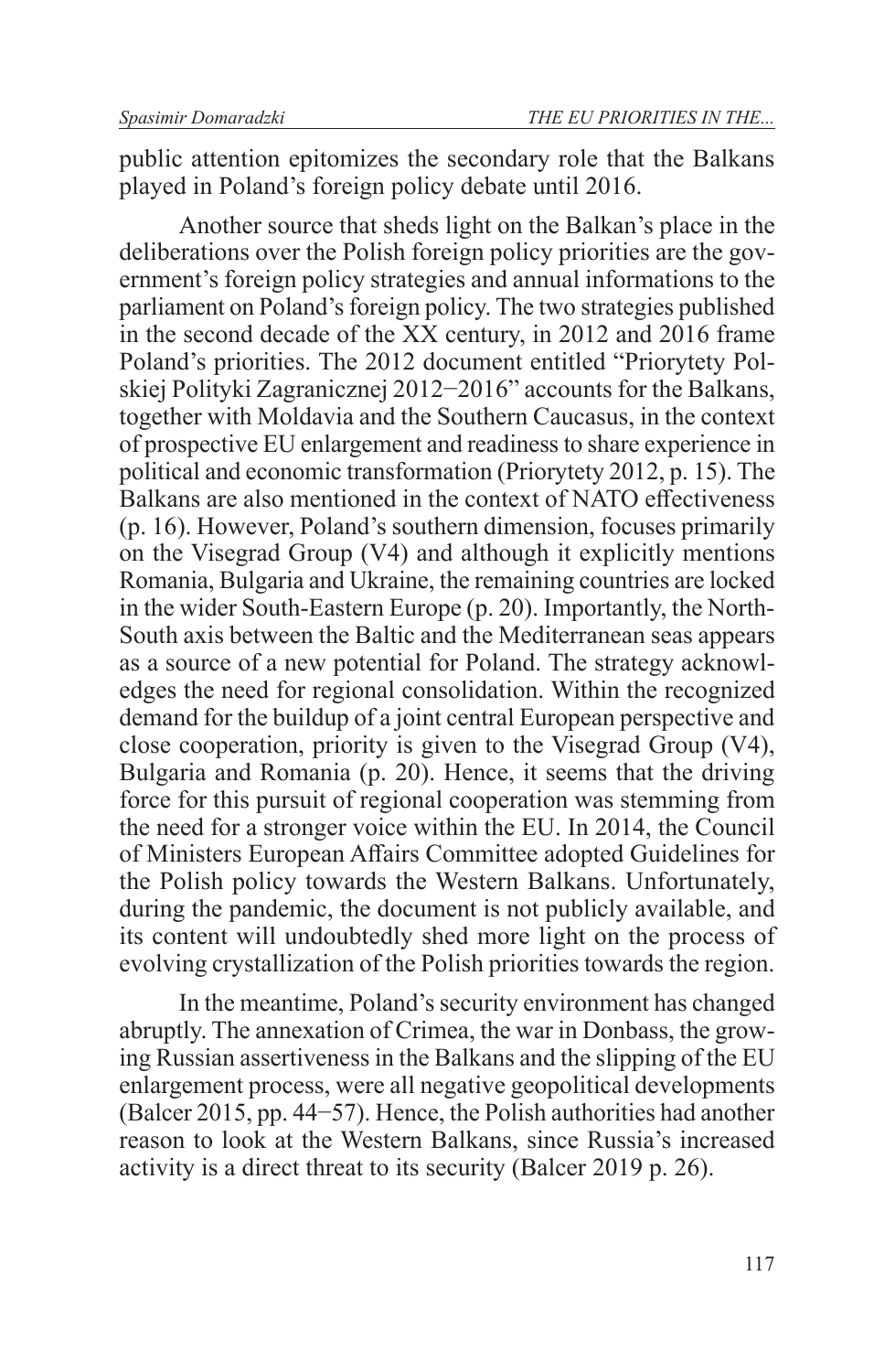Since the early XXI century the Western Balkans entered also the V4 agenda, since they were no longer associated with the conflicts and become part of the European integration framework (Šabič, Freyberg-Inan 2012 p. 261). Among the reasons for the V4 increasing involvement since 2014, Griessler mentions proximity, the demand for regional cooperation, stability, the positive effects of the EU Acquis and the branding of the V4 as a role model (2018, p. 158). The consistently increasing V4 engagement is incorporated into the EU and NATO priorities, and quite surprisingly in the context of the ongoing Polish and Hungarian rule of law boxing with the EU, see their policies as reflective of European values. The share of transformation and enlargement experience is also the V4 stock in trade (2018 p. 141).

#### **THE SOUTHERN TURN**

The genuine shift in the Polish approach towards the Western Balkans took place together with the coming into power of Law and Justice (L&J) in 2015. The L&J vision of Poland's foreign policy was a part of the party's program prepared already in 2014. The new perspective was strongly determined by geopolitical considerations of balance of power. The identification of Germany and Russia as the "Concert of powers" threatening Poland's sovereignty required the rejuvenation of the old Intermarium concept (Balcer, Buras, Gromadzki, Smolar 2016 p. 3). It positioned Poland as a catalyst of four concentric circles (Western European, Baltic-Nordic, Eastern and Southern). This vision assumed closer relations with the V4, the Carpathian range, the Baltic Sea and the Balkans (Kowal, Orzelska-Stączek 2019, p. 37). The L&J political strategy of radical change required alternative approach towards the Polish foreign priorities. Among others, this was an opportunity to incorporate the Western Balkans, ignored by the ruling Civic Platform, as a part of a genuinely new vision of the foreign policy that the L&J related think tanks did not miss.

Since 2015, when Law and Justice, for the first time in the post-Cold War Polish history, won a landslide victory by winning the Presidential elections and gained full control over the Parliament, Poland's foreign policy witnessed a substantial, unseen over the last twenty five years, shift with the prioritization of the national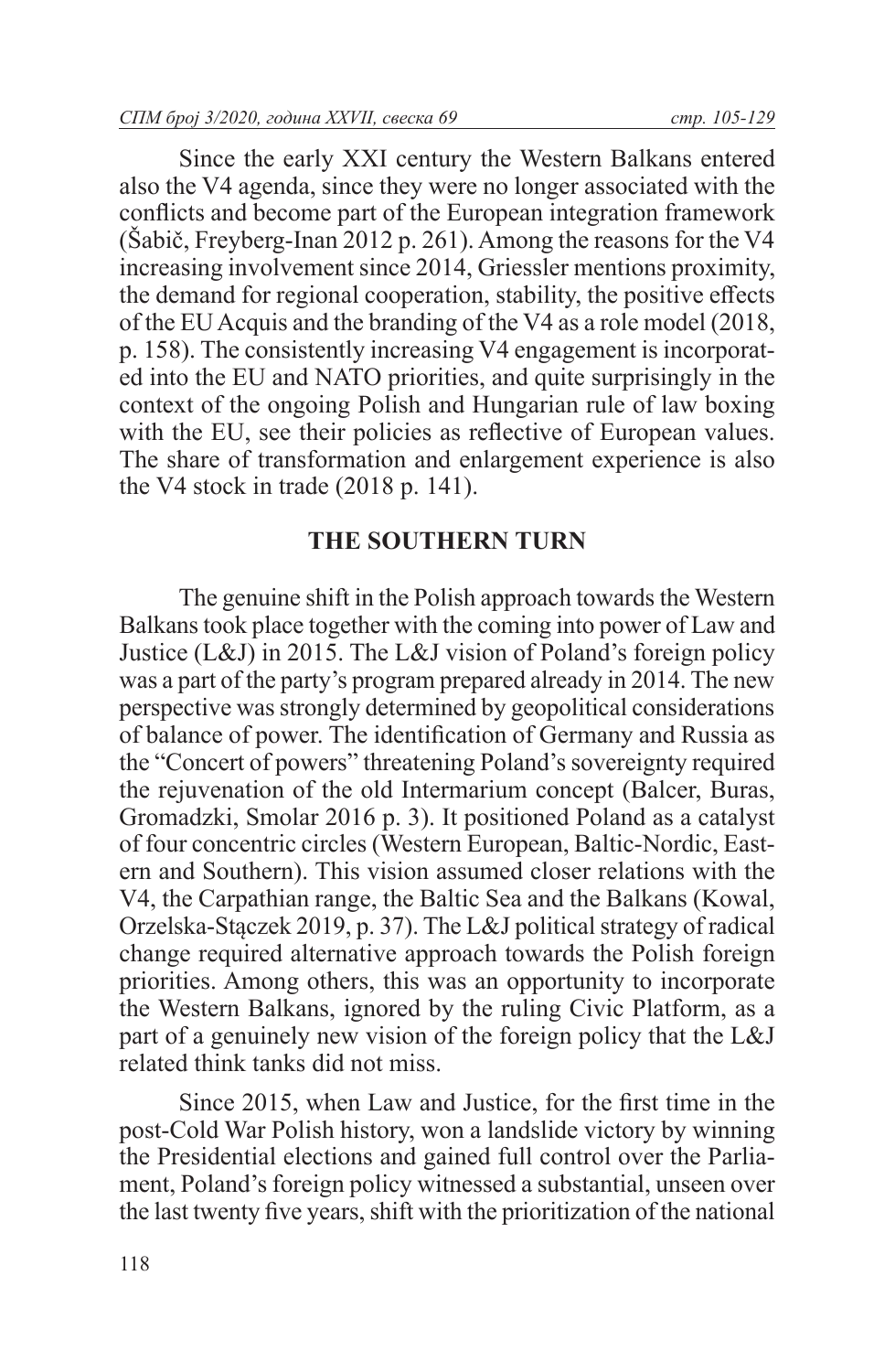over international policy (Balcer, Buras, Gromadzki, Smolar 2016 p. 2). The break of the Caracal helicopters contract with France, the rejection of the EU migrant quota principle, the rapidly mushrooming anti-German rhetoric constituted a rebellion against the EU expanding competences and the foreign policy priorities of the Civic Platform.

This anti-EU rebellion led to a swift re-alignment within the V4, that suffered from the Polish blacklegging in the context of the EU imposed migrants' quota. However, it took two more years to crystalize the framework of the Polish involvement in the Balkans. The 2017−2021 Poland's foreign policy strategy acknowledges Russia as the main security threat and recognizes the potential destabilization of the East and South neighborhoods. The Balkans are now embedded not only in the context of the EU and NATO enlargements, but also acknowledged as a part of Poland's neighborhood and a part of the regional energy projects (Strategia 2017, p. 11, 16). Although the strategy highlights the duty of solidarity, best exemplified by the Polish medical supplies convoy to the Western Balkans in May 2020, only Romania is a part of Poland's strategic security concerns and contains a declaration of closer rapprochement. Thus, as the strategy acknowledges, the Balkans are at the frontier of Poland's geopolitical outreach.

A comparison of the annual informations on the Poland's foreign policy from 2004 to 2019 confirms the secondary role of the Balkans among the foreign policy priorities until 2016. In the period from 2004 to 2019 the terms related to the Western Balkans and the relevant states appeared rarely. At the early stage of the explored period the region was defined as Balkans and only since 2010 the term Western Balkans is used. Until 2017 the reference to the Balkans was usually in the context of the NATO missions in the Balkans and Poland's military contingents. In the period 2004−2016 the highest number of "Balkan" mentions was 4 in 2013 and 2014. At the same time for four years (2005, 2006, 2009 and 2016) the Balkans and their derivative (Western Balkans and the constituting countries) were not mentioned at all.

Since 2017 there is a noticeable quantitative and qualitative increase in the presence of the Western Balkans in the governments annual information. In 2017 and 2019 the Western Balkans were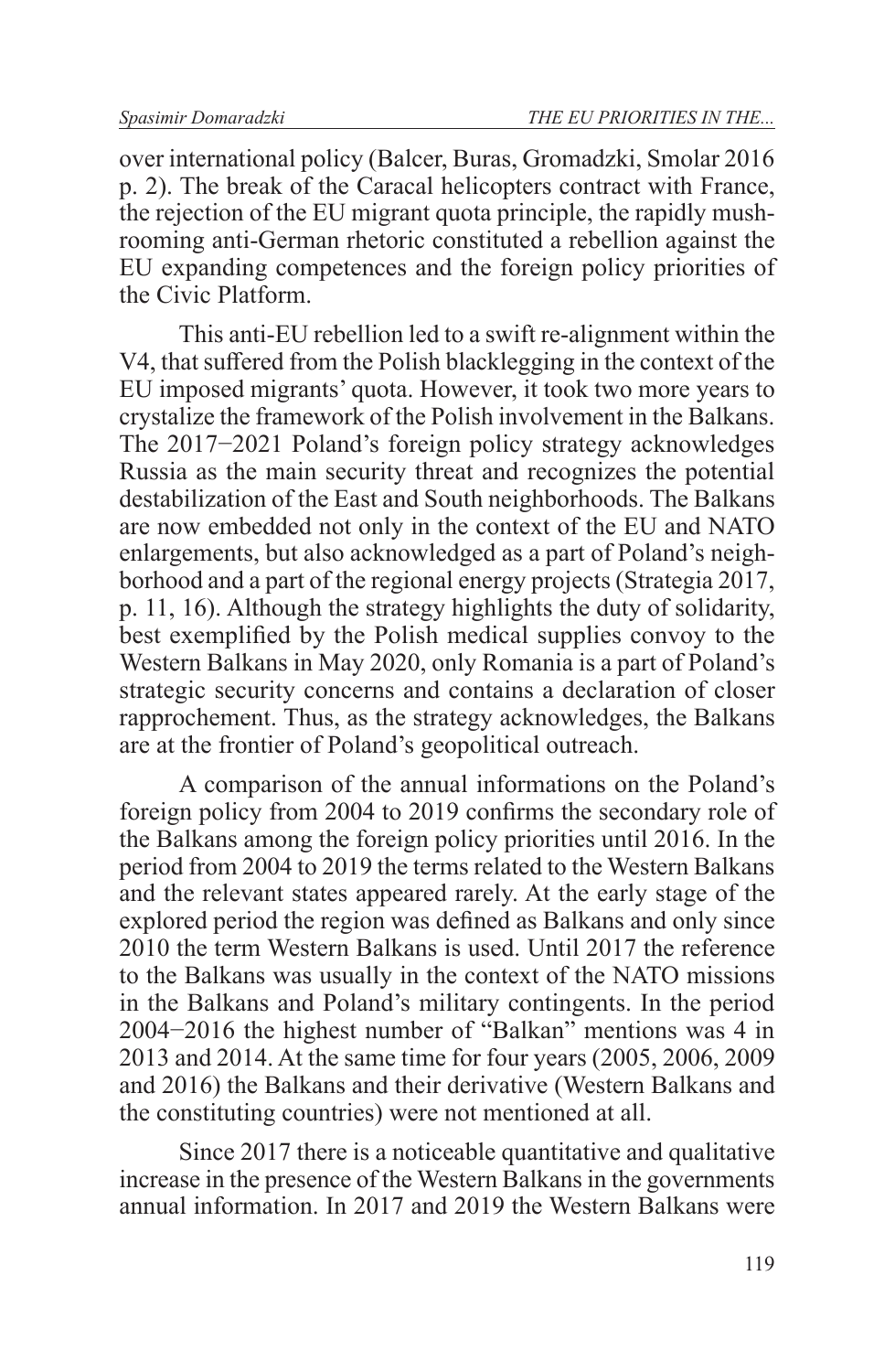mentioned over a dozen times. The context become much more diverse, and while it still referred to the Polish military missions, it emphasized the intensification of relations, the sharing of enlargement experience, and the package of initiatives for the region. The TSI, and the Poland led Skopje, Belgrade and Tirana Conferences sharing Poland's enlargement experience, the Berlin Process and an intensified relation at highest level contributed to the picture.

The post-2017 increasing Polish engagement in the Balkans exists within two frameworks: the Three Seas Initiative (TSI) and the Berlin Process. The former, only indirectly concerns the countries of the Western Balkans, since this initiative gathers only the EU member states from Central and Eastern Europe. While acknowledging the noticeable disparities with "old" EU, TSI aims at improving infrastructure, diminishing energy dependence, increasing north-south connectivity and cohesion. The project is also exclusive, since despite the practical overlapping of the TSI and the Berlin Process priorities, the Balkans' non-EU members are not a part of it. Still, for Poland's authorities see the potential for prospective reconciliation of the TSI with the Berlin Process (Szynkowski vel Sęk 2019).The technical and narrow character of the initiative diminished the internal EU opposition towards it, to the extent that the German foreign minister Heiko Maas declared Germany's will to join the initiative (Deutche Welle, 2018).

When the Berlin Process was set up in the late summer of 2014, Poland was not involved in it. Regardless of the political rhetoric around this initiative, it appeared in the eve of Juncker's decision to freeze the enlargement perspective for his term. The aim of the Berlin Process was to keep the momentum of EU leverage over the Western Balkans, in times when the EU internal problems become so acute, that the perspective of enlargement lost its importance. The framework of the Berlin Process, formally outside the enlargement policy with a handful of states interested in the region aimed to keep pushing for regional rapprochement and Western leverage (Domaradzki 2019; Wojtyczka 2019). Poland was invited to participate in the Process during the Cebit Expo in Hannover in 2018 (Musiałek 2019). The Polish presidency concentrated on the infrastructure, digitalization, the widely defined security, reconciliation and youth cooperation (Czaputowicz 2019). The spread of Poland's transformation and reconciliation experience, and civic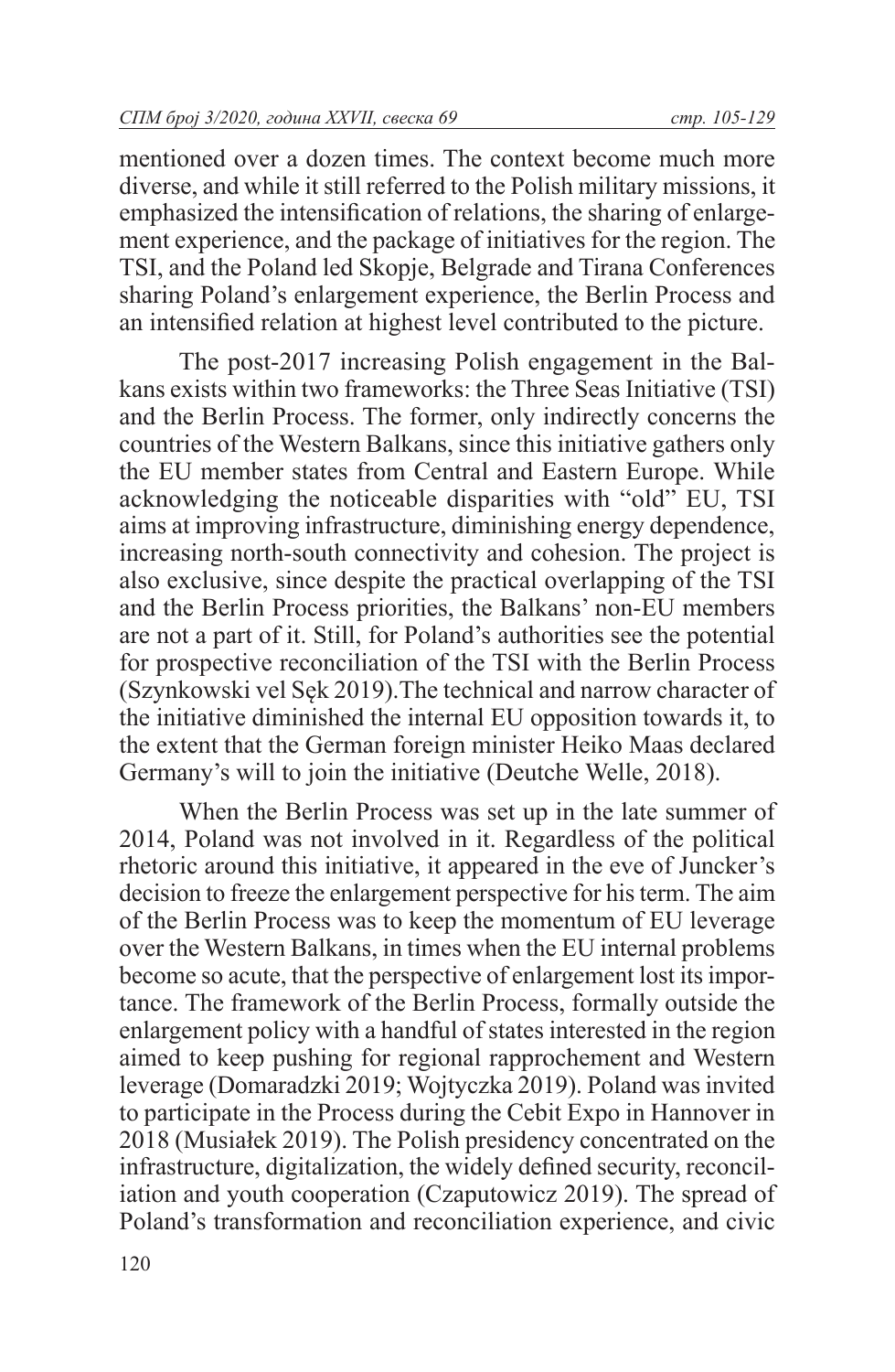society forum (Musiałek 2019) resemble the activities of Poland's Eastern partnership (Szynkowski vel Sęk 2019).

Although the Western Balkans were constantly present in Poland's foreign policy since 1989, there is a noticeable increased engagement over the last five years. Poland's East-West axis has not changed, but the return to geopolitics, Russia's role in the Balkans, the attitude towards the integration process, Poland's need for North-South investments and the internal policy prioritization, constitute the variables that framed the elevation of the Western Balkans among the Poland's foreign policy priorities.

#### **CONCLUSIONS**

The increased Polish interest in the Western Balkans under the Law and Justice is a fact. The reasons for this engagement are manifold, but they were largely possible due to the landslide defeat of the Civil Platform and the revolutionary changes in all dimensions of Poland's politics. In foreign policy terms, Law and Justice prioritization of national politics has a profound impact on the Polish engagement in the Balkans. The internal Polish infrastructural needs were incorporated into the regional initiatives of Via Baltica and Via Caprathia. The need to deter Russian assertiveness, together with the possibilities offered by the new LNG terminal and the demand for regional interconnectedness provided for the framing of the TSI. The Trump backing in that respect was of no lesser importance for its political survival.

The Berlin Process not only increased Poland's presence in the Western Balkans, but also opened a new dimension of joint EU-Polish cooperation, that went beyond the Warsaw-European Commission rule of law conflict. The investment oriented TSI and Berlin Process, together with the pre-enlargement funds provide also more credibility to the Polish led initiatives.

Both the EU and Poland need stable Balkans. Hence, the Polish involvement is grounded in substantial internal change, geopolitical considerations and pursuit of a stronger regional leverage. However, the recent authorities successfully accommodated the Polish priorities within the established EU approach.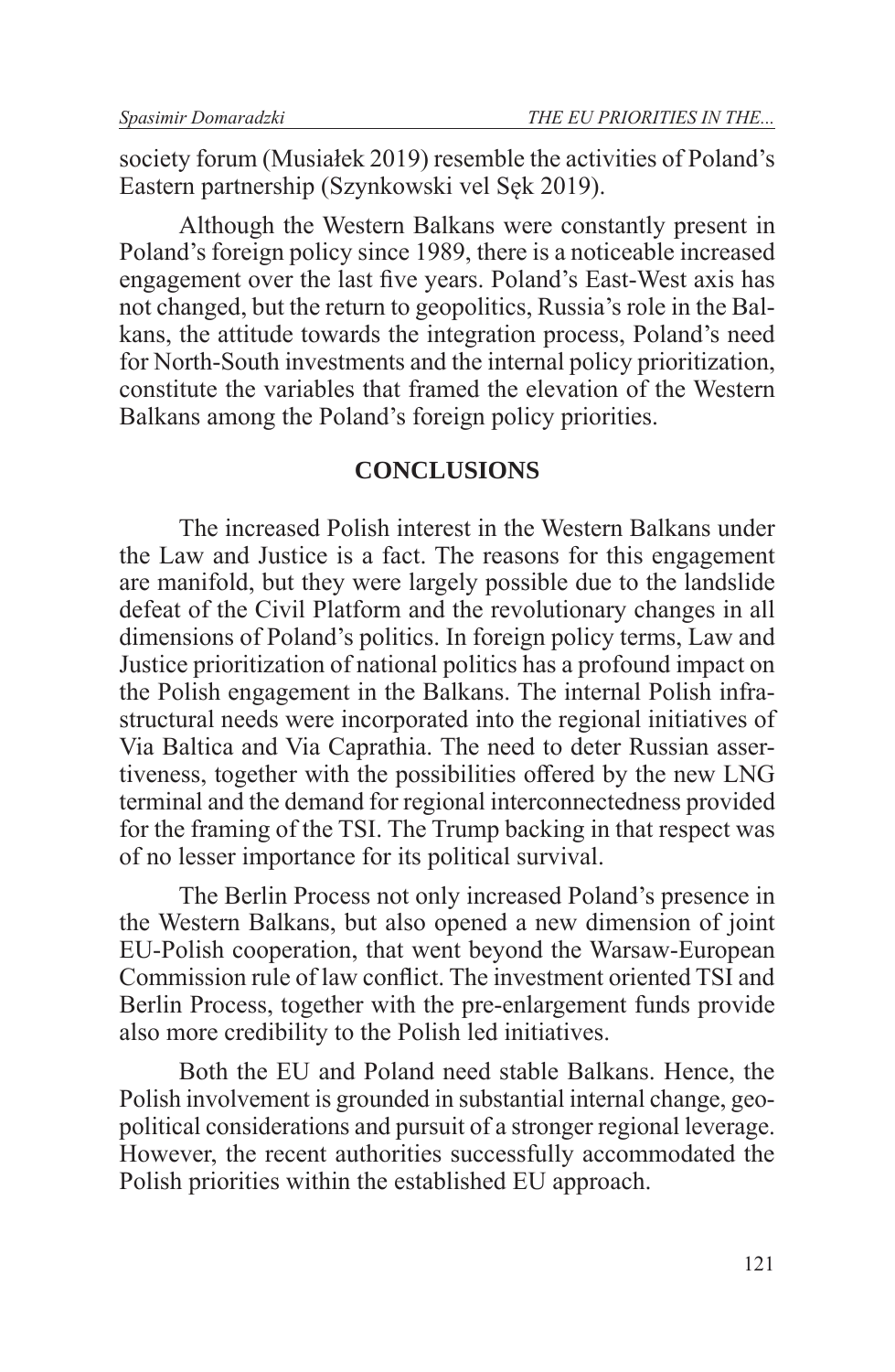In order to come with a valid answer whether the intensified Polish engagement is a part of the Polish *raison d'etat*, there is a need to observe a government change and to see whether the policy towards the Western Balkans will retain its dynamic and engagement. The Law and Justice governments expanded the channels of communication and introduced the region as a part of the Poland's foreign priorities. Importantly, the opposition never criticized the government's increased engagement with the Western Balkans. Hence, the first condition in accordance with our definition of *raison d'etat* is met. Nevertheless, the geopolitical conceptualization, and more importantly the future of the European integration and Poland's role in it, remain contested issues in Poland's politics.

The main question remains, whether Law and Justice will be able to incorporate the perception of the Western Balkans as a part of the *raison d'etat* until the next non-L&J government or the region will become a victim of a domestic "counterrevolution"? Such change can lead to a renewed "return to the EU's core" and can diminish the role of the Western Balkans again, making it simply a "one term" priority.

## **REFERENCES**

- Anastasakis, Othon. 2008. 'The EU's political conditionality in the Western Balkans: towards a more pragmatic approach', *Southeast European and Black Sea Studies*, 8(4): 365–377.
- Balcer, Adam. 2015. 'Byzantium and Pipelines: Russia in the Balkans', In *The Challenge of Freedom in the Southeastern Europe,* OSW Report, ed. Balcer, Adam, Domaradzki, Spasimir. Szpala, Marta.Warszawa.
- Balcer, Adam, Piotr Buras, Grzegorz Gromadzki and Eugeniusz Smolar. 2016. *Jaka zmiana? Założenia i perspektywy polityki zagranicznej rządu PiS. Warszawa: Fundacja im. Stefana Batorego.*
- Balcer, Adam. 2019. *Direction: Balkans! The significance and potential of Poland's cooperation with the Western Balkan states,* Raport 04/2019, Klub Jagielloński https://klubjagiellonski.pl/wp-content/uploads/2019/07/direction-balkans.pdf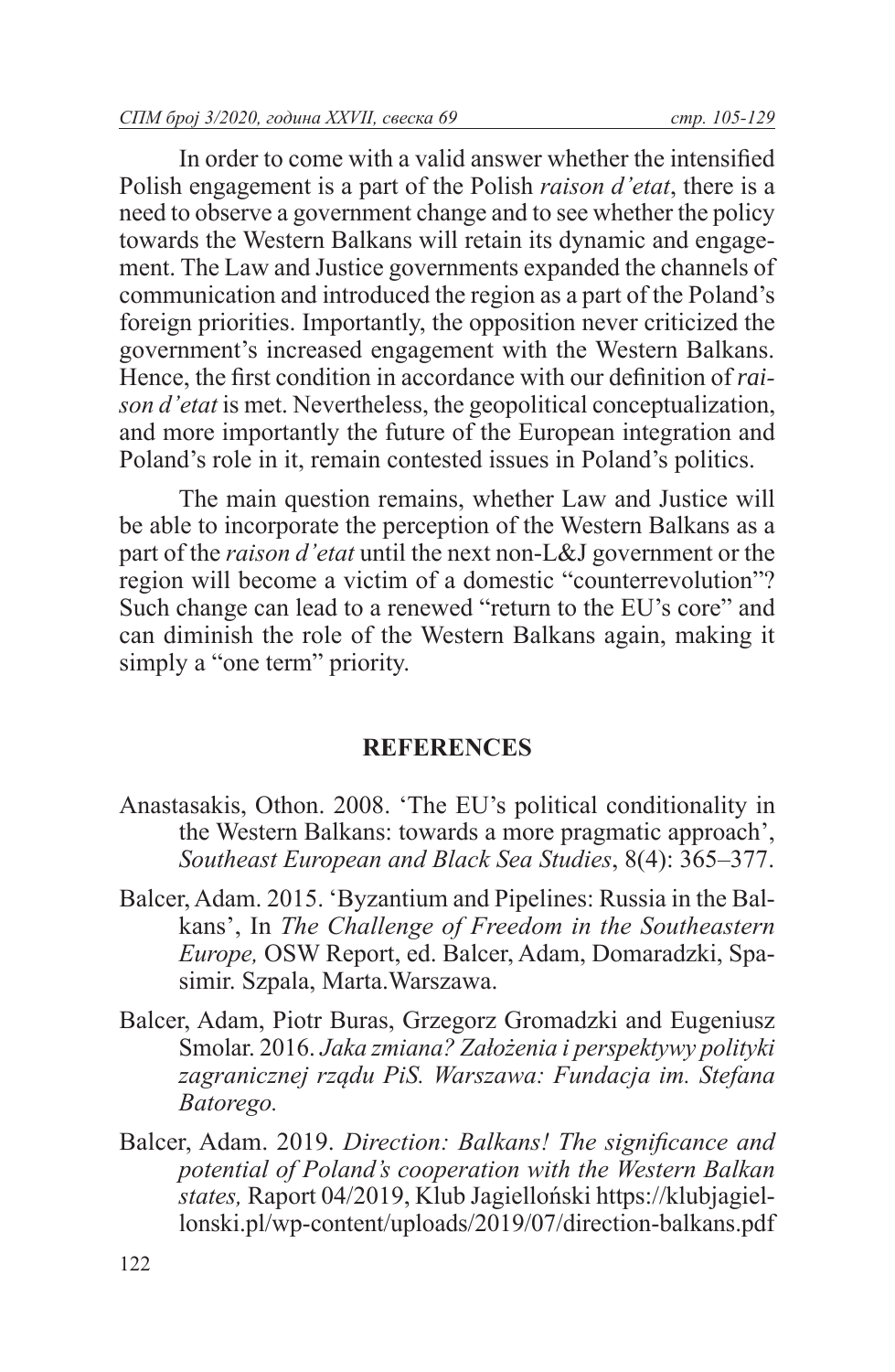- Bechev, Dimitar. 2017. *Rival Power: Russia in Southeast Europe. Yale University Press.*
- Bieber, Florian. 2018. *The rise and fall of Balkan Stabilitocracies'.*  Horizons Winter 2018/Issue No.10, https://www.cirsd.org/ en/horizons/horizons-winter-2018-issue-no-10
- Catterall, Pippa. 2019. *The European Union is not a state: why the debate about the EU and democracy is misconceived*, LSE Blog. https://blogs.lse.ac.uk/politicsandpolicy/the-misconceived-debate-about-the-eu-and-democracy/
- Chodakiewicz, Marek, J. 2017. *Intermarium, The Land Between the Black and the Baltic Seas.* London and New York: Routledge, Taylor and Francis.
- Communication from the Commission to the Council and the European Parliament on the Stabilization and Association process for countries of South-Eastern Europe. Bosnia and Herzegovina, Croatia, Federal Republic of Yugoslavia, former Yugoslav Republic of Macedonia and Albania, (1999) Brussels, 26.05.1999, COM (1999)235 final. http://aei.pitt. edu/3571/1/3571.pdf
- Communication from the European Commission, to the European Parliament, The Council, The European Social and Economic Committee and the Committee of the Regions, (2018) A credible enlargement perspective for and enhanced EU engagement with the Western Balkans, Strasbourg, 6.2.2018, COM(2018) 65 final, https://ec.europa.eu/commission/ sites/beta-political/files/communication-credible-enlargement-perspective-western-balkans\_en.pdf
- Daalder, Ivo H. 1998. *Decision to Intervene: How the War in Bosnia Ended*. Brookings, https://www.brookings.edu/articles/ decision-to-intervene-how-the-war-in-bosnia-ended/
- Dębski, Sławomir. 2016. *Dębski: Polska polityka musi postawić na oś północ-południe*, Defence24.pl, https://www.defence24.pl/ debski-polska-polityka-musi-postawic-na-os-polnoc-poludnie-wywiaddębski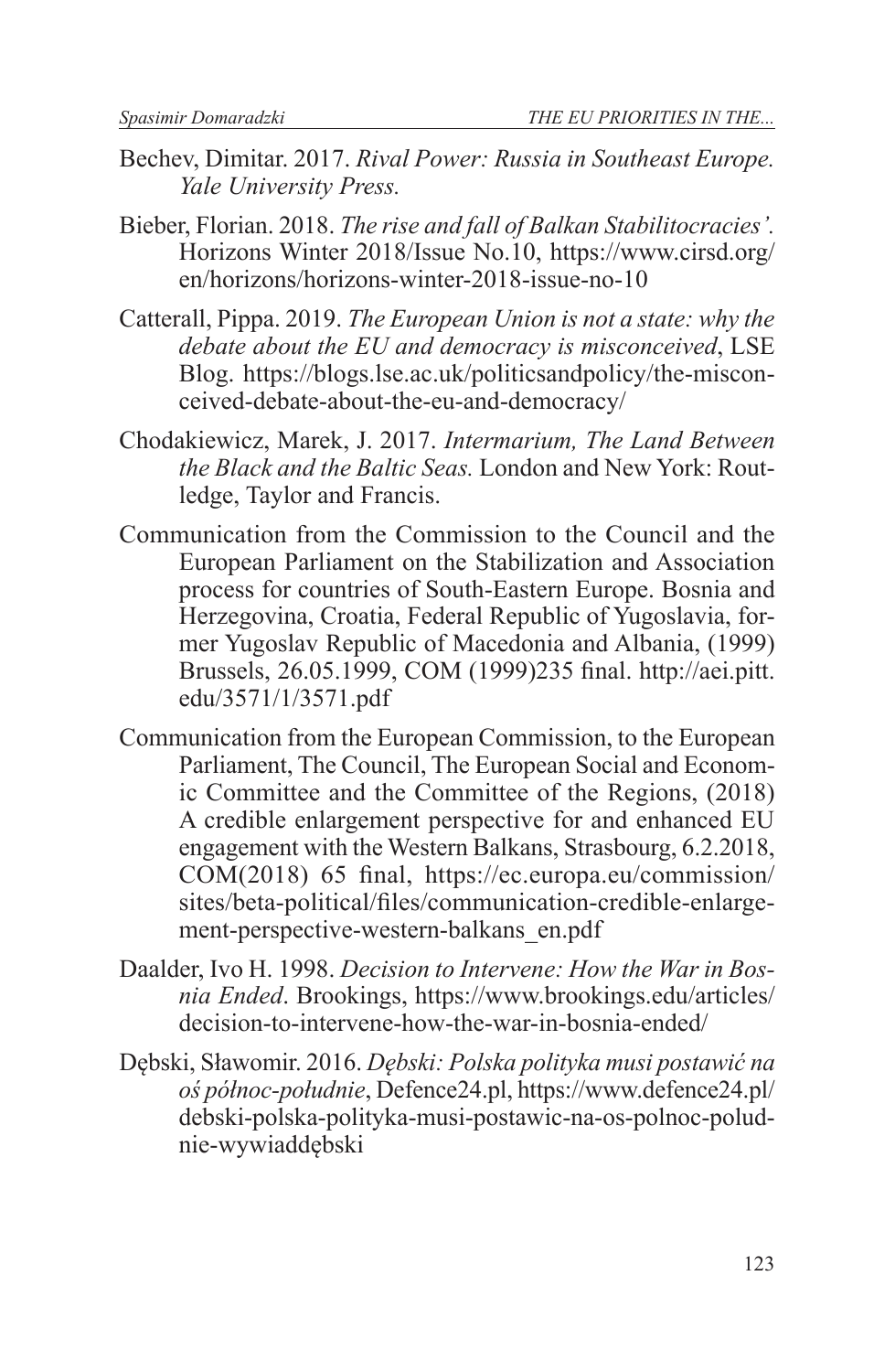- *Deutsche Welle.* 2018. Niemcy chcą do Trójmorza. "Nowa polityka wschodnia", https://www.dw.com/pl/niemcy-chc%C4%85-do-tr%C3%B3jmorza-nowa-polityka-wschodnia/a-45549145
- Dimitrov, Georgi, Kaloyan Haralampiev, Stoycho Stoev, and Linka Toneva-Metodieva. 2014. *The Cooperation and Verification Mechanism: Shared Political Irresponsibility*, St. Kliment Ohridski University Press.
- Domaradzki, Spasimir. 2014. 'Między Unią Europejską a Bałkanami – wyzwania dla Polski na kolejne ćwierć wieku' In *Ku przyszłości, O Polsce za 25 lat*, ed. S. Domaradzki, M. Haczkowska, s. 41−64. Warszawa.
- Domaradzki, Spasimir. 2019. "Bałkany Zachodnie na objeździe", *Dziennik Gazeta Prawna*, https://edgp.gazetaprawna. pl/e-wydanie/56773,13-maja-2019/68948,Dziennik-Gazeta-Prawna/694329,Balkany-Zachodnie-na-objezdzie.html
- Domaradzki, Spasimir, and Tomasz Frączak. 2018. 'Poland and the Western Balkan Countries', In *Visegrad Group and Western Balkans Countries*, ed. Momcilo Radulović. European Movement in Montenegro, http://www.emins.org/wp-content/uploads/2018/08/2018\_Visegrad-Group-And-The-Wester-Balkans-Countries-sa-koricom.pdf.
- Elbasani, Arolda. 2008. "EU enlargement in the Western Balkans: strategies of borrowing and inventing", *Journal of Southern Europe and the Balkans*,10:3, 293−307.
- Gateva, Eli. 2013. "Post-accession conditionality translating benchmarks into political pressure?" *East European Politics*, 23(4): 420–442.
- Griessler, Kristina. 2018. "The V4 Countries' Foreign Policy concerning the Western Balkans", *Politics in Central Europe* 14(2): 141−164.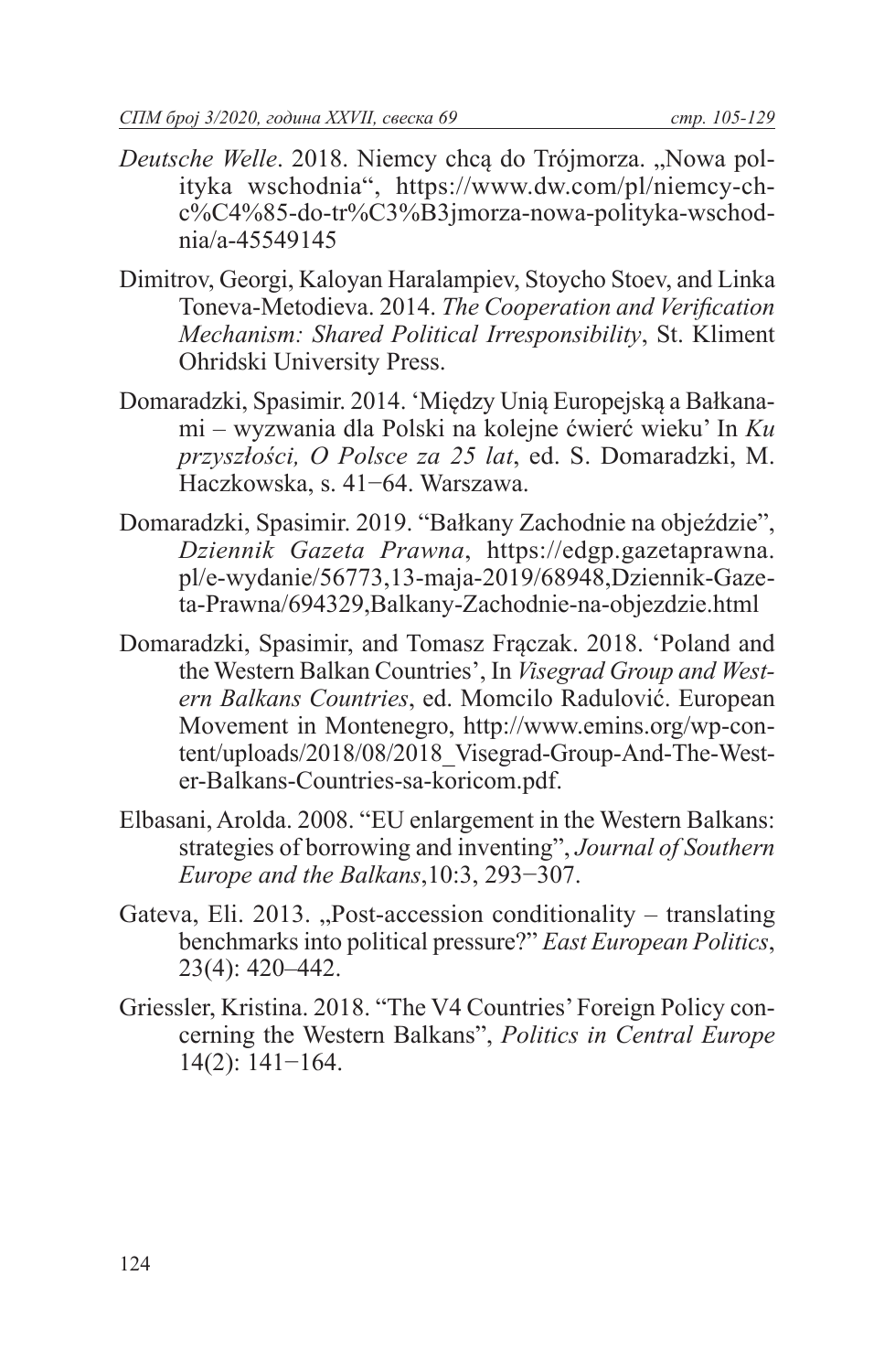- Grizo, Melina, and Jovan Ananiev. 2014. "The Policy of the European Union toward the Yugoslav Successor States 1996–1999: Stabilization through Regional Cooperation", *New Balkan Politics*, No. 162014, https://www.newbalkanpolitics.org. mk/item/the-policy-of-the-european-union-toward-the-yugoslav-successor-states-1996-1999-stabilization-through-regional-cooperation#.XtQyozngqpo
- Gromadzki, Grzegorz, and Balcer, Adam. 2010. "Doceńmy wreszcie Bałkany", *Gazeta Wyborcza*, http://wyborcza. pl/1,76842,8579180,Docenmy\_wreszcie\_Balkany.html
- Kmezić, Marko. 2017. *EU Rule of Law Promotion, Judiciary Reform in the Western Balkans.* London and New York: Routledge.
- Kowal, Paweł, and Agnieszka Orzelska-Stączek. 2019. *Inicjatywa Trójmorza: geneza, cele i funkcjonowanie,* pp. 21−46. Warszawa: Wschód Zachodu 3, Instytut Studiów Politycznych Polskiej Akademii Nauk.
- Koziej, Stanisław. 2015. *Dekalog priorytetów strategicznych w dziedzinie bezpieczeństwa narodowego.* Biuro Bezpieczeństwa Narodowego. https://www.bbn.gov.pl/pl/wydarzenia/6898,Dekalog-priorytetow-strategicznych-w-dziedzinie-bezpieczenstwa-narodowego.html
- Kuźniar, Roman. 2010. *Poland's Foreign Policy after 1989*. Warsaw: Wydawnictwo Scholar.
- Łastawski, Kazimierz. 2017. *Racja stanu współczesnej Polski*, Lecture outline, Akademia Finansów i Biznesu Vistula. https://www.vistula.edu.pl/o-nas/aktualnosci-i-wydarzenia/ wydarzenia/racja-stanu-wspolczesnej-polski
- Meinecke, Friedrich. 1965. *Machiavellism, The Doctrine of Raison d'Etat and Its Place in Modern History*. New York: Preager.
- Mieroszewski, Juliusz. 1997. *Finał klasycznej Europy*, red. R. Habielski, Wydawnictwo UMCS. Lublin.
- *Minister Czaputowicz na Szczycie Bałkanów Zachodnich w Poznaniu*. 2019. https://www.gov.pl/web/dyplomacja/minister-czaputowicz-na-szczycie-balkanow-zachodnich-w-poznaniu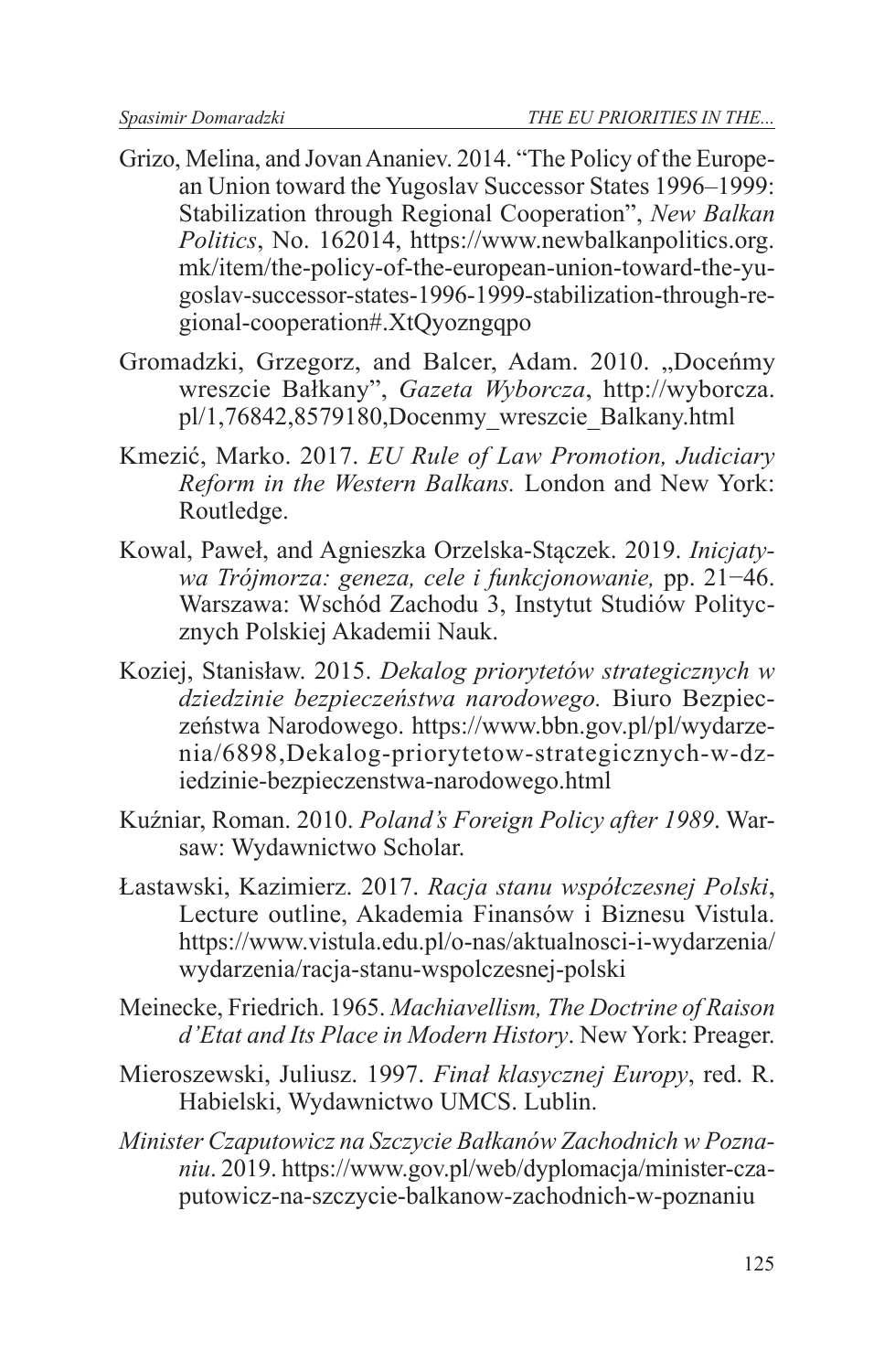- Musiałek, Paweł. 2019. *Bałkany Zachodnie muszą być częścią europejskiej wspólnoty, Z wiceministrem spraw zagranicznych, Szymonem Szynkowskim vel Sękiem, rozmawia Paweł Musiałek*, Klub Jagielloński, 25 listopada 2019, https:// klubjagiellonski.pl/2019/11/25/szynkowski-vel-sek-balkany-zachodnie-musza-byc-czescia-europejskiej-wspolnoty/
- O'Brennan, J. 2014. "On the Slow Train to Nowhere? The European Union, 'Enlargement Fatigue' and the Western Balkans", *European Foreign Affairs Review*, 19(2): 221–242.
- Pacuła, Przemysław. 2012. "Kosowo: problemy teraźniejszości, wyzwania przyszłości", *Bezpieczeństwo Narodowe,* nr 22, II – 2012 str.111−123.
- Petrović, Petar. 2019. *Polska ambasadorem Zachodu na Bałkanach*, TVP Info, 20.03.2019, https://www.tvp.info/41823935/polska-ambasadorem-zachodu-na-balkanach
- Podgórzańska, Renata. 2013. "Implikacje akcesji Chorwacji do Unii Europejskiej dla stosunków polsko-chorwackich", *Rocznik Integracji Europejskiej* nr 7, 207−224.
- *Priorytety Polskiej Polityki Zagranicznej 2012-2016*, 2012 Warszawa, marzec 2012, https://www.polskapomoc.gov.pl/download/files/Dokumenty\_i\_Publikacje/Priorytety\_Polskiej\_Polityki\_Zagranicznej\_2012-2016.pdf
- Przewodnictwo Polski w Radzie Unii Europejskiej, Raport końcowy z przygotowania i sprawowania prezydencjizłożony przez Pełnomocnika Rządu ds. Przygotowania Organów Administracji Rządowej i Sprawowania przez Rzeczpospolitą Polską Przewodnictwa w Radzie Unii Europejskiej na podstawie § 1. pkt 2. Rozporządzenia Rady Ministrów z dnia 15lipca 2008 r. (2012) (Dz.U. nr133, poz. 843 z późn. zm.), Raport przyjęty przez Radę Ministrów w dniu 17 kwietnia 2012 r., Warszawa, kwiecień 2012, http://oide.sejm.gov.pl/oide/ images/files/prezydencja/Raport\_koncowy.pdf.
- Radeljić, Branislav. 2016. *Europe and the post-Yugoslav Space.* London and New York: Routledge, Taylor & Francis Group.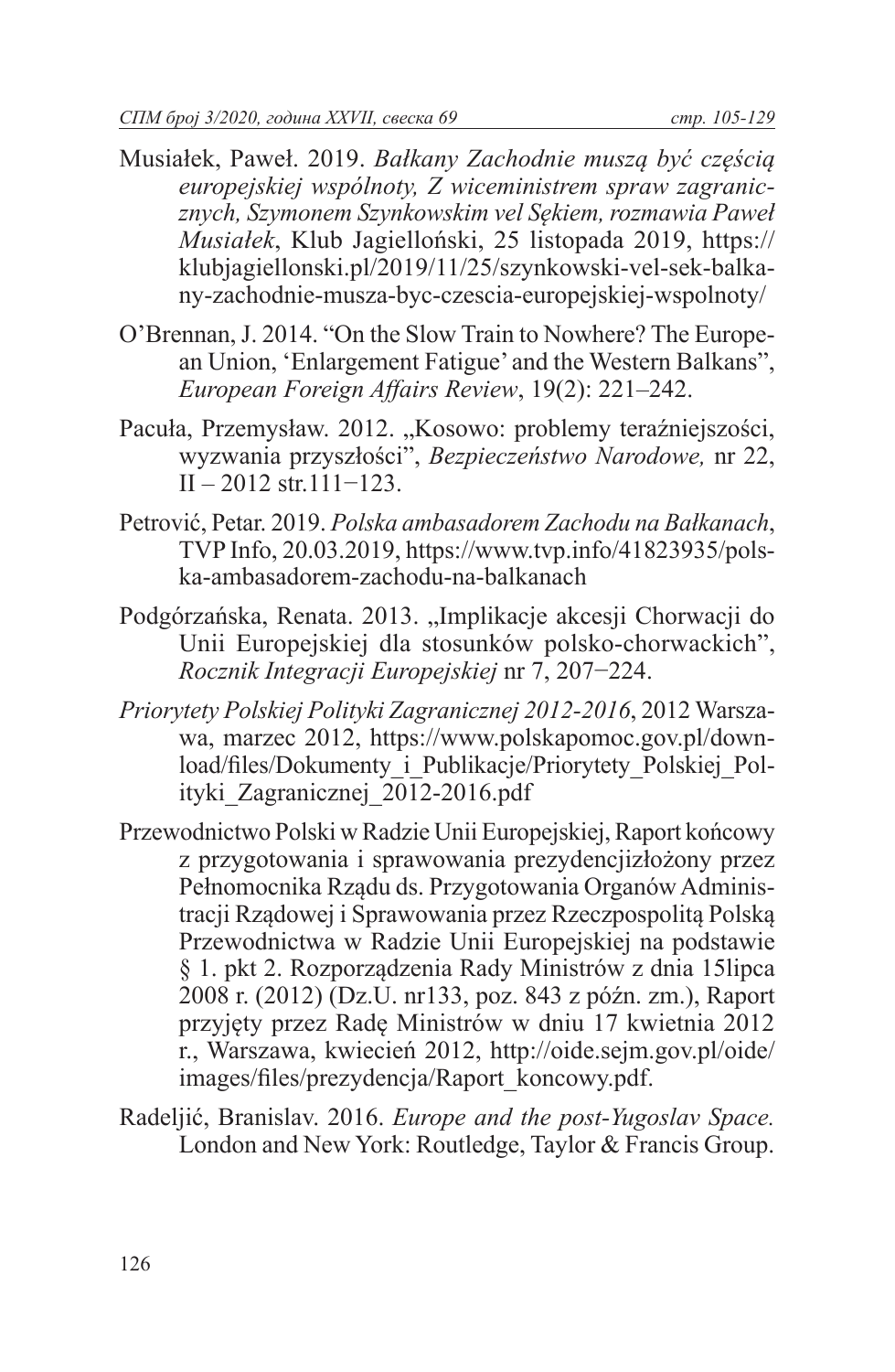- *Regional Approach to the countries of South-Eastern Europe: Compliance with the conditions in the Council Conclusions of 29 April 1997*, COMMISSION COMMUNICATION ON OPERATIONAL CONCLUSIONS, Brussels, 28.10.1998 COM(1998) 618 final; https://ec.europa.eu/commission/ presscorner/detail/en/PRES\_97\_129 Regional Approach, Memo 98/76, October 28, 1998 https://ec.europa.eu/commission/presscorner/detail/en/MEMO\_98\_76
- Rzegocki, Arkady. *Polska racja stanu w ostatnim dwudziestoleciu (1989-2009)*. Ośrodek Myśli Politycznej, https://omp.org.pl/ artykul.php?artykul=149
- Skubiszewski, Krzysztof. 1993. *Wyjaśnienie przez panią premier Hannę Suchocką, jak rząd Rzeczypospolitej Polskiej rozumie pojęcie polskiej racji stanu wobec aktualnych wyzwań społeczno-politycznych i ekonomicznych w naszym kraju.* Sejm, 1 kadencja, 34 posiedzenie, 4 dzień http://orka2.sejm. gov.pl/Debata1.nsf/main/6D8CE498.
- *Strategia Polskiej Polityki Zagranicznej 2017-2021*, Ministerstwo Spraw Zagranicznych, https://www.gov.pl/web/dyplomacja/ strategia.
- Sullivan, Robert R. 1973. "Machiavelli's Balance of Power Theory", *Social Science Quarterly,* Sep.1973, Vol. 54, No. 2, pp. 258−270
- Šabič, Zlatko, Annette Freyberg-Inan. 2012. "Central Europe and the Balkans: So Close and Yet So Far." In *Regional and International Relations of Central Europe,* eds. Šabič Zlatko and Drulák Petr. London: Palgrave Macmillan.
- Szpala, Marta. 2014. *Rosja w Serbii miękka siła i twarde interesy*, Komentarze OSW, Numer 150, https://www.osw.waw.pl/ sites/default/files/komentarze\_150\_0.pdf.
- Szynkowski vel Sęk, Szymon. 2019. *Poland in strategic relations between the European Union and the Balkans*. The Warsaw Institute Review. https://warsawinstitute.org/poland-strategic-relations-european-union-balkans/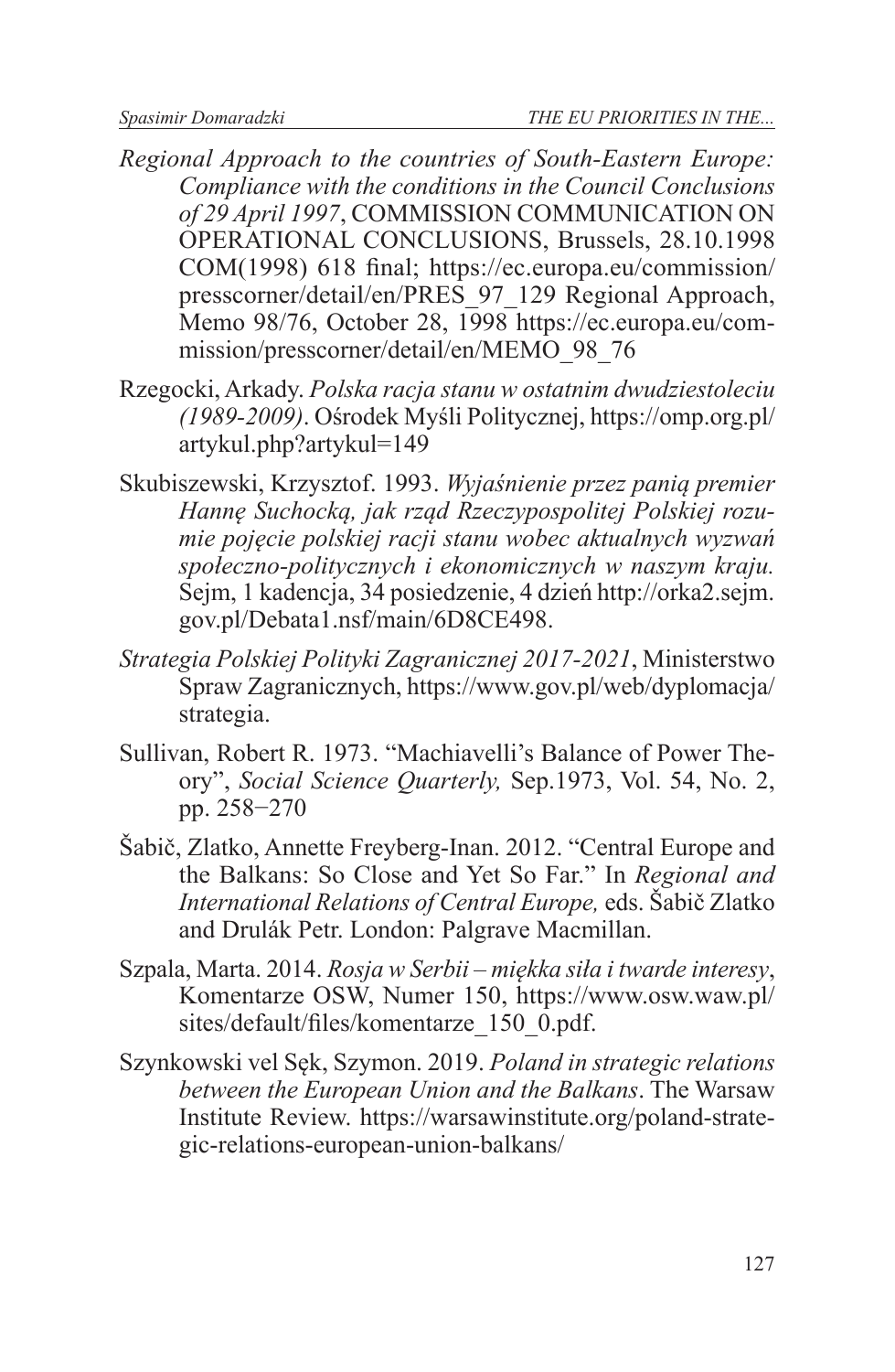- Tereszkiewicz, Filip. 2013. "Ewolucja polityki zagranicznej Polski po wejściu do Unii Europejskiej", In *Polska w Unii Europejskiej Bilans dekady,* ed. Tereszkiewicz, Filip, (pp.215−241). Warszawa: Kancelaria Prezydenta RP.
- Toneva-Metodieva, Linka. 2014. "Beyond the Carrots and Sticks Paradigm: Rethinking the Cooperation and Verification Mechanism Experience of Bulgaria and Romania", *Perspectives on European Politics and Society*, 15(4): 534–551.
- Wojtyczka, Izabela. 2019. *Poland Establishes Strategic Relations Between the EU and the Western Balkans*, the Warsaw Institute, https://dziennikzwiazkowy.com/warsaw-institute/polska-buduje-strategiczne-relacje-ue-balkany-zachodnie/.
- Vajzović, Emir. 2016. "Bosnia and Herzegovina in the EU integration process: A Carrot -and-Stick marathon". In *Europe and the post-Yugoslav space,* ed. Radeljić, Branislav. London and New York: Routledge, Taylor & Francis Group.
- Vimont, Pierre. 2016. The Strategic Interests of the European Union, Carnegie Europe, Schuman Foundation. https://carnegieeurope.eu/2016/04/20/strategic-interests-of-european-union-pub-63448.
- Vishinova, Marija. 2018. *Comparison between the political rhetoric of Thessaloniki Summit (2003) and the Sofia Summit,*  Forum for Mittelost und Sudosteuropa. https://www.fomoso. org/en/mosopedia/research/comparison-between-the-political-rhetoric-of-thessaloniki-summit-2003-and-the-sofia-summit-2018/
- Žarin, Irina. 2007. *EU Regional Approach to the Western Balkans – the Human Security Dimension*, Vol. LIX, br. 4, Izvorni naučni rad, Oktobar 2007, pp. 513–545. http://www.doiserbia.nb.rs/img/doi/0025-8555/2007/0025-85550704513Z.pdf.
- Żornaczuk, Tomasz. 2012. *Stan integracji europejskiej państw Bałkanów Zachodnich na początku 2012 r.*, Biuletyn PISM, Nr 4 (869).